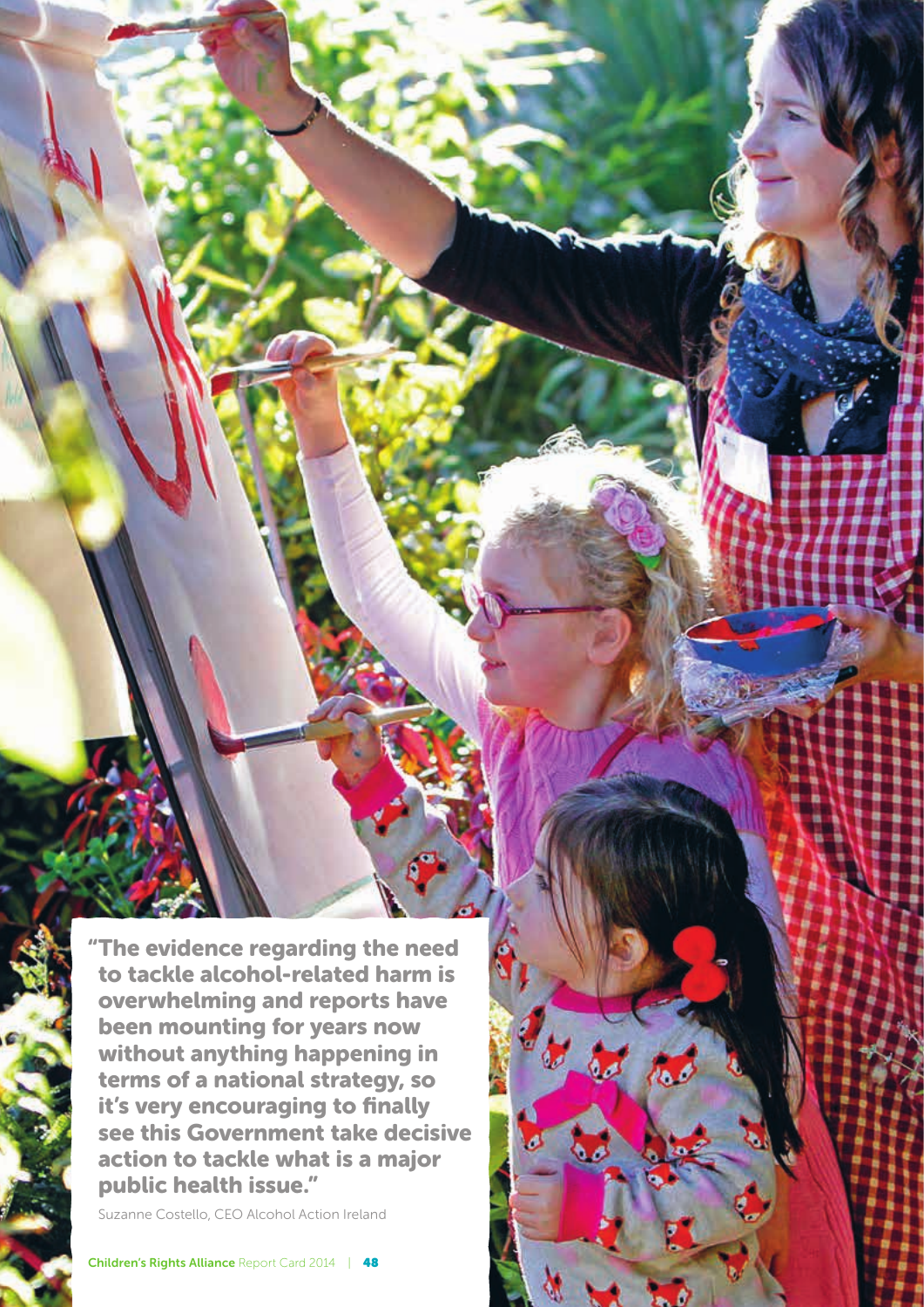# Chapter 3: Right to Health Grade D+

| -<br>-- |  |
|---------|--|
|         |  |
| ----    |  |

## In The News

#### Massive turn-out expected for march to save mental health unit

By Ciarán Tierney

A key four day period in the campaign to save a brand new €2.8 million acute mental health unit in Ballinasloe begins today when hundreds of people are expected to join a protest march through the town.

Four days later, on the day the Dáil resumes after its summer break, a delegation from the East Galway town will meet a group of politicians in Dublin – including Labour's Minister of State for Health Kathleen Lynch – to make the case for keeping the unit open. The Health Service Authority (West) decision to close the brand new 22-bed unit has caused uproar throughout East Galway and Roscommon since it was announced six weeks ago. Doctors, mental health care professionals, sports and social clubs, and the families of service users have joined a vocal campaign group which has vowed to keep the unit at St Brigid's Hospital open. The protest march on Sunday has been organised by the East Galway Mental Health Action Group, which sprung up after over 500 people attended an emotional meeting in the town two weeks ago.

This week, the Psychiatric Nurses Association (PNA) said the plans to remove the 22 acute beds from St Brigid's without putting community health teams in place as an "abuse" of the national Vision for Change strategy for mental health services.

"Vision for Change is not so much that you need to remove beds more that the needs for beds is removed, while the HSE West is using Vision as a means of cutting beds without having the community supports in place to meet the demand for services," said PNA National Secretary Noel Giblin. Mr Giblin said the reality of the situation in Galway and Roscommon was that 32 acute beds were being taken out of the system, while there were no acute mental health teams in place who could treat patients in their own homes.

Those attending the protest will assemble at the Ballinasloe Library car park at 12.30pm, before marching through Society Street, Main Street, and New Road, before finishing in St Michael's Square, where a number of speakers will address the protestors.

Connacht Tribune, 15 September 2013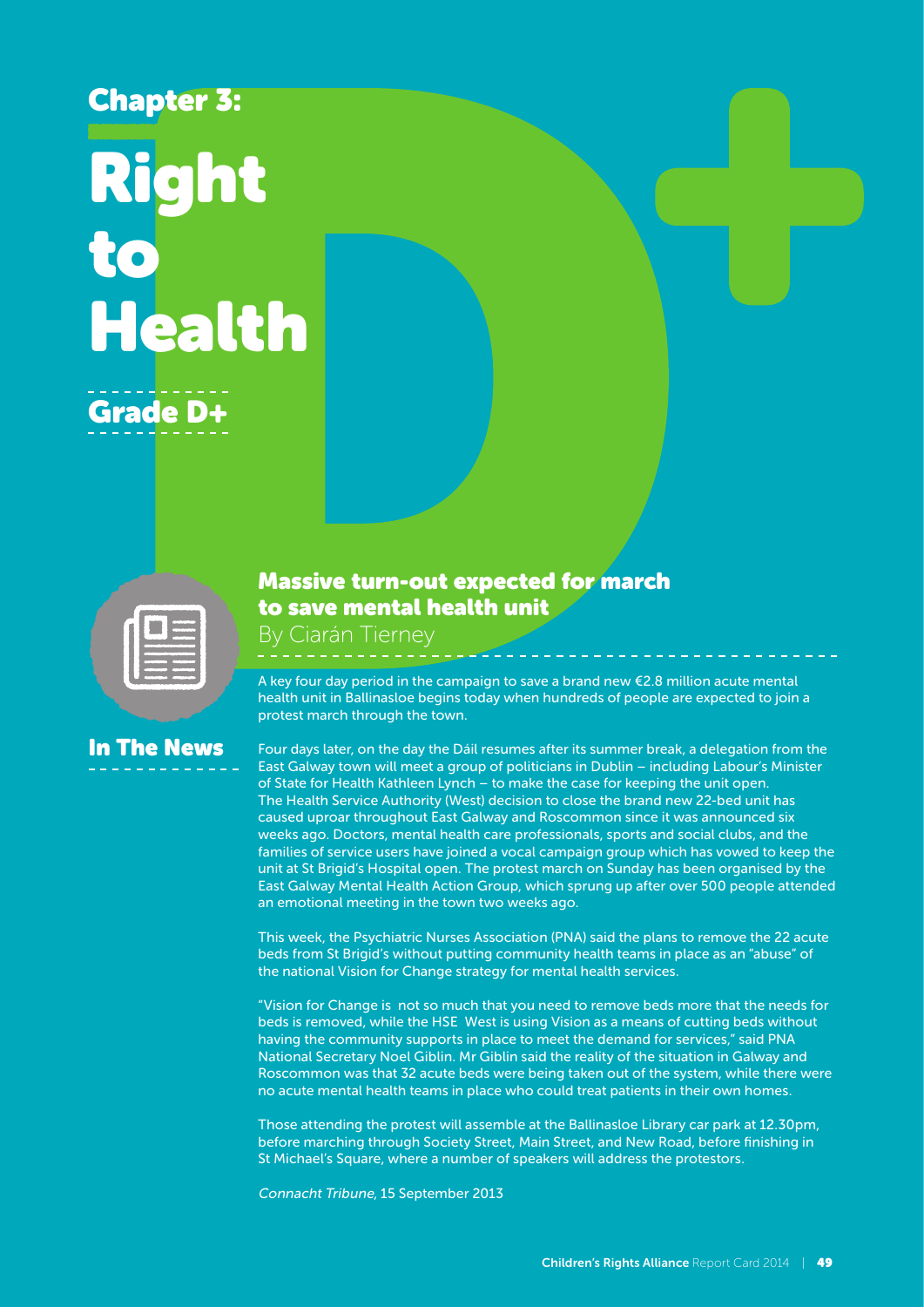# 3 | Right to Health

# **Overall** Grade D+

#### The Right to Health

Every child has the right to life and development, to enjoy of the highest possible standard of health, to access health and other related services and to facilities for the treatment of illness and rehabilitation of health. Children with disabilities have the right to a full and decent life within the community, and to special care. | Summary of

Article 24 of the UNCRC

Health is awarded an overall  $D+$ ' grade this year, the same grade as last year, to reflect the lack of progress and the continued failure to address many of the immediate actions recommended in previous report cards. The move to introduce free GP care for children aged five and under is welcomed and recognised in the 'C' grade awarded to primary care. However, the failure to put in place the primary care teams, coupled with the removal of discretionary medical cards from children with high level health needs, means that we cannot award it a higher grade. Concerns about the treatment of children and adolescents with mental health needs as well as further delays in the planning and construction of the Children's Hospital have also contributed to this disappointing grade.

In its 2006 Concluding Observations, the UN Committee on the Rights of the Child welcomed the development of a Primary Care Strategy, but noted the lack of a comprehensive legal framework, as well as the absence of statutory guidelines safeguarding the quality of, and access to health care services, particularly for children in vulnerable situations.<sup>210</sup> The Committee also raised concerns about the ongoing practice of treating children with mental health issues in adult in-patient units and the failure to address harmful levels of alcohol consumption by adolescents.211

In health, as in all aspects of childhood, the early years are vital. To truly improve children's right to health, especially among the most vulnerable, Government must invest early. The publication of Healthy Ireland: A framework for improved health and wellbeing 2013-2015 is welcome. A single document bringing together Government's focus and objectives relating to the overall population's health is much needed and overdue. The recognition that health is a personal, social and economic good and that our nation's health is our most powerful resource is encouraging. The focus on addressing critical health challenges including obesity, alcohol and drug use, smoking and mental health in an integrated, collaborative way provides a positive future outlook. However, as with all policy documents, implementation is key. To be successful, the Framework must show that it can drive strategic direction in child health policy which, to date, has been missing. It must also align with the forthcoming National Children and Young People's Policy Framework, expected in early 2014. Next year's Report Card will assess whether necessary steps were taken to deliver on the Framework's promises.

Though Healthy Ireland: A framework for improved health and wellbeing 2013-2015 provides a high-level strategy for addressing obesity in Ireland, there is still no political commitment or strategy to address the childhood obesity epidemic.<sup>212</sup> This is a serious oversight and will have devastating, long-term implications for children's health. Addressing this issue must be a core element of the forthcoming National Children and Young People's Policy Framework, particularly given the cross-departmental and multi-agency response required to truly solve this problem. The prevalence of eating disorders among children, and the lack of strategy to tackle this problem, coupled with concern at childhood obesity and malnutrition as symptoms of food poverty are further issues of concern.

<sup>211</sup> United Nations Committee on the Rights of the Child (2006) Concluding Observations: Ireland (CRC/C/IRL/CO/2 paragraphs 50 and 51).

<sup>212</sup> Paul Cullen 'Children showing heart risk factors', The Irish Times, 17 January 2013.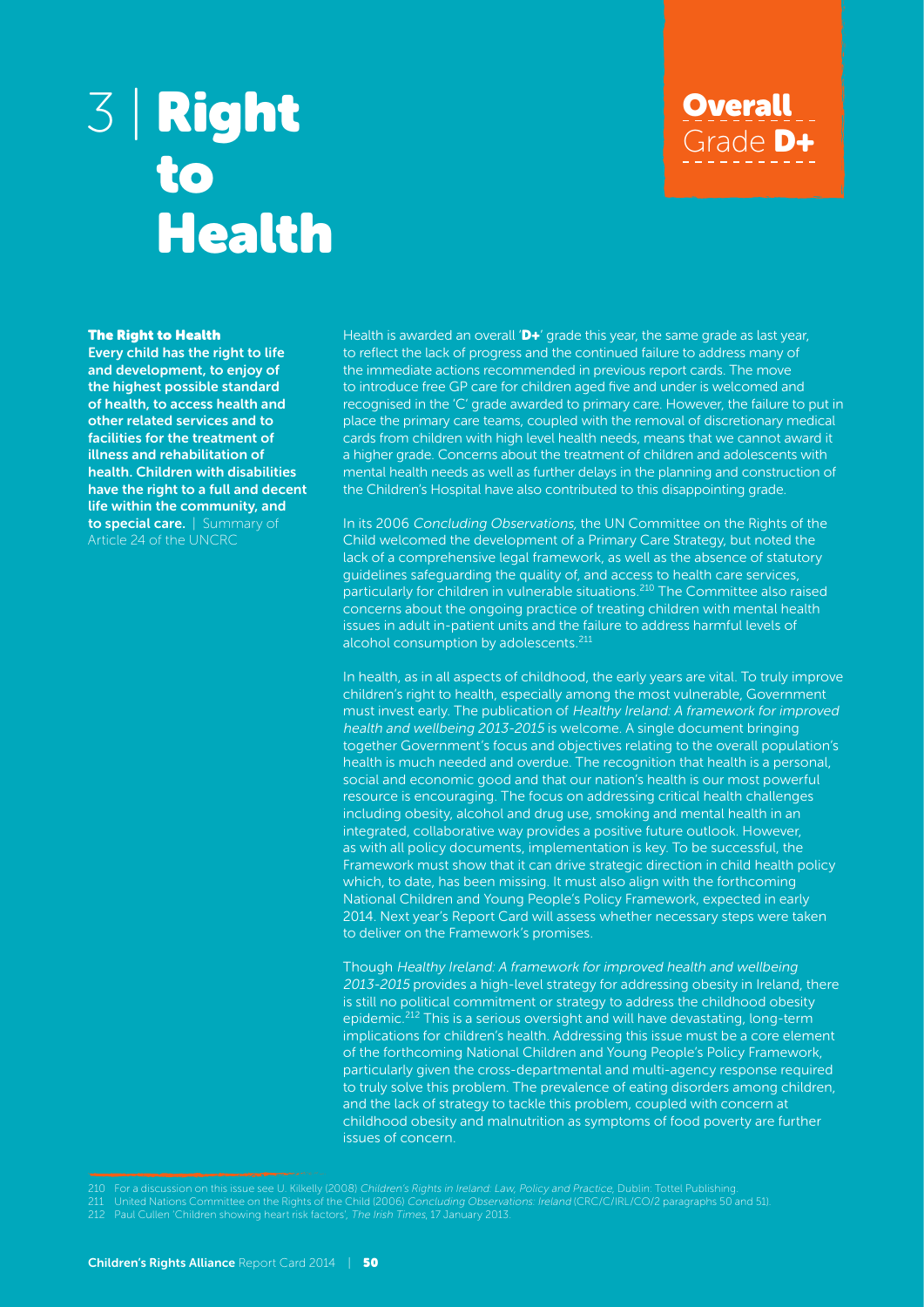#### 3.1 Primary Care

# Grade C Government Commitment Progress

The Programme for Government commits to introducing Universal Primary Care and removing fees for General Practitioner (GP) care within this Government's term of office. It also commits that: the legislative basis for Universal Primary Care will be Limited progress

established under a Universal Primary Care Act. - Universal Primary Care will be introduced in phases so that additional doctors, nurses and other primary care

professionals can be recruited.

#### What's happening? Budget 2014 saw the announcement of free GP care for children aged five and under. Progress on primary care is slow and information is opaque.

Primary Care Teams: The Government pledged to create 530 Primary Care Teams by the end of 2011.<sup>213</sup> This target was revised down to 489 by the end of 2012 following a realignment of team boundaries and the amalgamation of certain teams.<sup>214</sup> This has been further revised to 485 operational teams in the HSE's 2014 National Service Plan. At the end of December 2013, 419 Primary Care Teams, <sup>215</sup> at different levels of development, were in operation across the country.216 Although some new teams were established in 2013, some of the existing teams no longer qualify for inclusion in the overall total as GPs no longer participate in these teams. This has resulted in an overall decrease of six teams compared with the December 2012 figure.217 The HSE National Service Plan 2014 states that the primary care budget for 2014 will be €725 million, an increase of €231.3 million from 2013.218

Primary Care Centres: A list of 35 Primary Care Centre sites was published in November 2012. In 2013, the Department of Health announced its intention to progress 29 of the 35 Primary Care Centre sites: 19 under Public Private Partnership (PPP) agreements, seven through operational leases and three through direct build or refurbishment projects. Building and refurbishment work is underway at 15 locations with six sites under construction and planning permission has been sought for a further 22 sites.219 The HSE National Service Plan 2014 commits to opening 21 primary care centres over 2014 and early 2015.<sup>220</sup> Excluding these, the HSE is constructing a further 12 primary care centres. The Primary Care Centre PPP Project

<sup>213</sup> Health Service Executive, http://www.hse.ie/eng/services/Find\_a\_Service/Primary/ [accessed 19 December 2012].

<sup>214</sup> Health Service Executive (2012) Update on Comptroller and Auditor General Report Chapter on Primary Care Teams for PCA Meeting, Dublin: Health Service Executive, p. 7.

<sup>215</sup> These teams hold multi-disciplinary clinical team meetings involving GPs and HSE staff.

<sup>216</sup> Alex White TD, Minister of State for Primary Care, Parliamentary Questions: Written Answers, 20 November 2013 [49717/13].

<sup>217</sup> Communication received by the Children's Right Alliance from the Department of Health, 27 January 2014.

<sup>218</sup> Health Service Executive (2013) National Service Plan 2014, Dublin: Health Service Executive, p. 35.

<sup>219</sup> Minister of State for Primary Care Alex White TD Parliamentary Questions, Written Answers, 20 November 2013 [49717/13]

<sup>220</sup> Health Service Executive (2013) National Service Plan 2014, Dublin: Health Service Executive, p.35.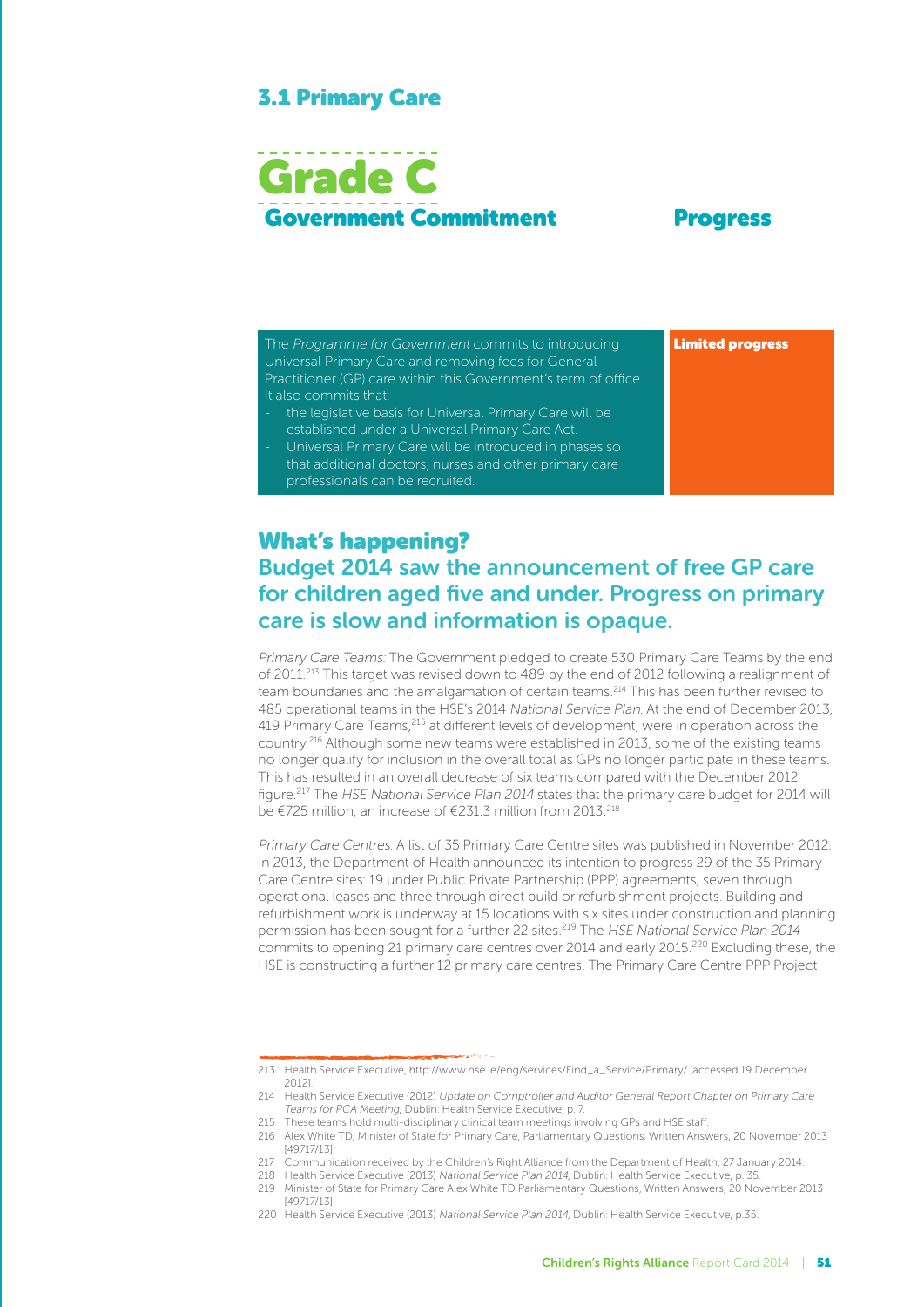will be offered to the market as one project; 14 planning applications have been lodged with a further two to follow shortly.221

Free GP Care: In May 2013, the Attorney General advised that the introduction of free GP care to people with certain chronic illnesses would be open to legal challenge, leading to the abandonment of this plan.222 Despite this, the Taoiseach in May 2013 stated that the Government remained 'fully committed to delivering free GP care in its first term of office.'223 At a speech to the MacGill summer school in August 2013, the Minister for Health, James Reilly TD, revealed a remodelled strategy proposing the phased introduction of free GP care for all according to age group starting with young children.<sup>224</sup> The Department of Health's Future Health: A Strategic Framework for Reform of the Health Service 2012 – 2015,<sup>225</sup> refers to the ultimate goal of a universal healthcare system but acknowledges that 'reforms will be introduced in a step by step manner'. In Budget 2014, €37 million was allocated to provide free GP care for children aged five years and below amounting to approximately 420,000 children,<sup>226</sup> an additional quarter of a million children on top of existing card holders.<sup>227</sup> This was hailed by the Government as the first step towards universal free GP care.<sup>228</sup> It is expected that this measure alongside the current level of medical card and GP visit card holders will result in almost half the population having free GP care at point of access.229 The medical card scheme is primarily a means-tested scheme. A review of the eligibility of current medical card holders (or medical card probity) to ensure that the medical card holder's entitlement is in line with the legislation governing the scheme was also announced in Budget 2014. Initially it was expected to result in €113 million in savings for the Department of Health but this has subsequently been revised down to €23 million.<sup>230</sup>

Frontline Staff: In July 2012, the Minister for Health, James Reilly TD, announced the recruitment of 272 key frontline health staff to address variation across the HSE's 17 integrated service areas including the ratios of health care professionals to population and bringing staffing towards the national average across service areas. This included 17 Clinical Nurse Specialists to support the Integrated Care Diabetes Programme and 255 other Primary Care Team staff. While €20 million was set aside to fund these posts they were not filled in 2012 as planned and funding was redirected by the HSE.231

In early 2013, the HSE commenced recruitment of the 17 Clinical Diabetes Nurse Specialists. At the end of December 2013, 11 posts had been filled; five posts had been accepted by candidates (awaiting Garda clearance); and a supplementary recruitment campaign is in progress for one post.232

In March 2013, approval was granted to commence recruitment for 251 posts within Primary Care Teams: 70 public health nurses; 37 registered general nurses; 51 occupational therapists; 46 physiotherapists and 47 speech and language therapists. In August 2013, a further 13.5 Primary Care posts (two public health nurses, 3.5 registered general nurses, 1.5 occupational therapists, 1.5 physiotherapists and five speech and language therapists) were approved.<sup>233</sup> The recruitment process is ongoing in relation to the 264.5 Primary Care Team posts. The position at the end of December 2013 was that 160 posts had been filled or start dates agreed.<sup>234</sup>

<sup>221</sup> Communication received by the Children's Right Alliance from the Department of Health on 27 January 2014. 222 Paul Cullen, 'GP card plan for long-term illness to be dropped' The Irish Times, 8 May 2013. The Programme for Government commits: 'Access to primary care without fees will be extended in the first year to claimants of free drugs under the Long-Term Illness scheme at a cost of €17 million. Access to primary care without fees will be extended in the second year to claimants of free drugs under the High-Tech Drugs scheme at a cost of €15 million. Access to subsidised care will be extended to all in the next phase. Access to care without fees will be extended to all in the final phase.'

<sup>223</sup> Gerry Moriarty 'Kenny insists Government will deliver on free GP care' The Irish Times, 9 May 2013.

<sup>224</sup> Paul Cullen 'Reilly plans free GP care for the under-fives' The Irish Times, 6 August 2013

<sup>225</sup> Department of Health (2012) Future health: a strategic framework for reform of the health service 2012 – 2015, Dublin: Department of Health.

<sup>226</sup> Health Service Executive (2013) National Service Plan 2014, Dublin: Health Service Executive, p.38.

<sup>227</sup> Communication received by the Children's Right Alliance from the Department of Health on 27 January 2014. 228 Minister for Public Expenditure and Reform, Mr. Brendan Howlin TD, Address to Dáil Éireann on Expenditure

Estimates 2014, Tuesday 15th October 2013. 229 Information received by the Children's Rights Alliance from the Department of Health on 6 December 2013

<sup>230</sup> Health Service Executive (2013) National Service Plan 2013, Dublin: Health Service Executive, p.17.

<sup>231</sup> Communication received by the Children's Rights Alliance from the Department of Health on 27 January 2014.

<sup>232</sup> Ibid.

<sup>233</sup> Ibid.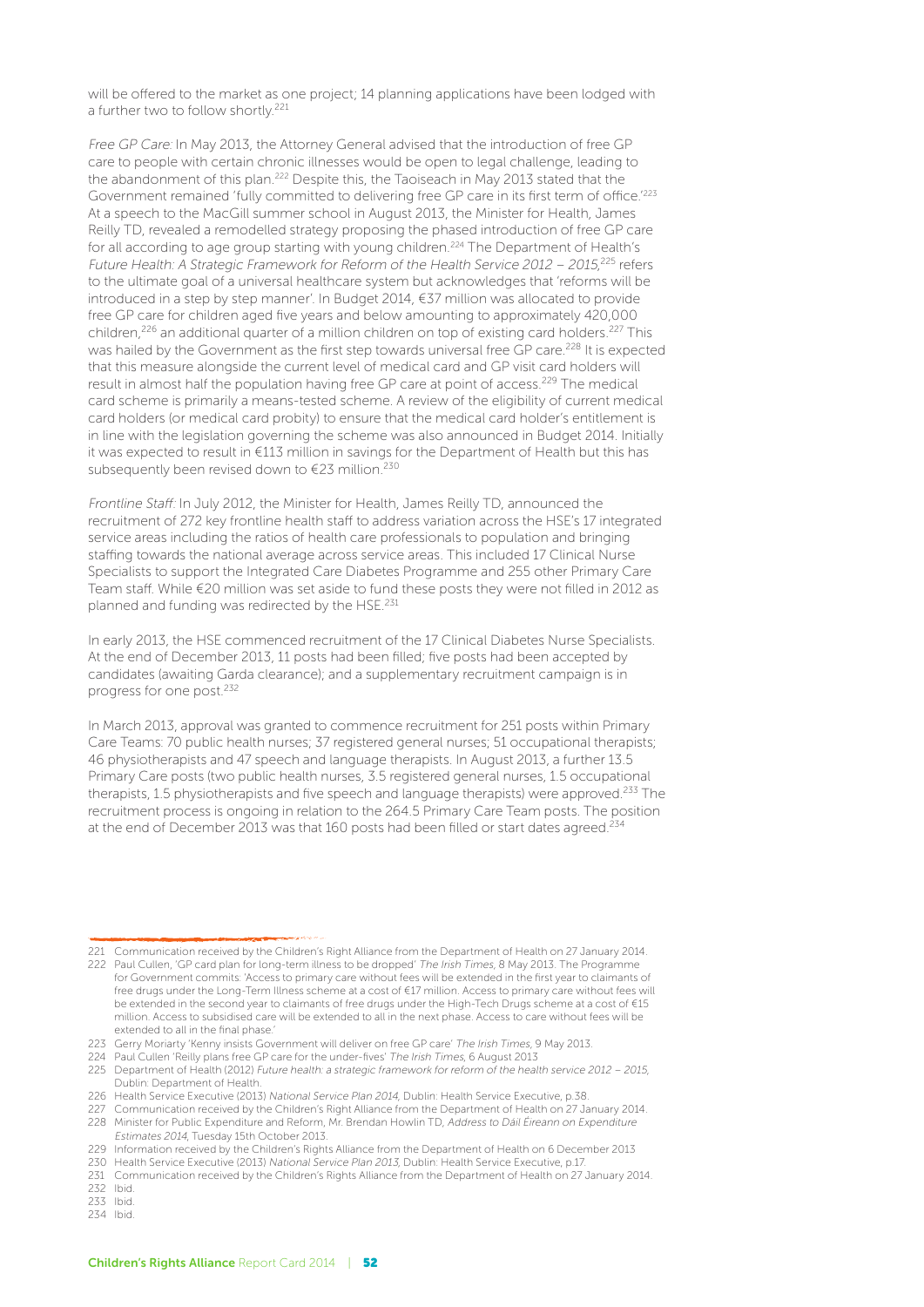Healthy Ireland: A framework for improved health and wellbeing 2013-2015 was published in March 2013.<sup>235</sup> The framework is intended to improve the health and wellbeing of the population of Ireland over the coming generation. It is based around four central goals: increasing the proportion of people who are healthy at all stages of life; reducing health inequalities; protecting the public from threats to health and wellbeing and creating an environment where every individual and sector of society can play a part in achieving a healthy Ireland. These overarching goals are accompanied by 64 actions that drive crosssectoral and collaborative working. The Cabinet Committee on Social Policy, chaired by An Taoiseach, is responsible for the Framework's implementation. The Department of Health is working with a number of other departments and statutory agencies, including the HSE, on the implementation of the Framework.236 The development of a three year health service implementation plan for the Framework is a priority for 2014.<sup>237</sup>

National Healthcare Charter for Children: The HSE is currently in the process of developing a National Healthcare Charter for Children in consultation with children, parents and healthcare workers. The Charter aims to ensure that children receive quality healthcare which is both appropriate to their needs and circumstances. The Charter is based primarily on: You and Your Health Service Ireland; the UN Convention on the Rights of the Child; and the Charter of the European Association for Children in Hospital. The Charter supports the implementation of the National Policy on Children's Participation in Decision-Making.238 This Charter is expected to be published in 2014.

#### Comment

Primary care gets a 'C' grade in Report Card 2014, an increase from last year's 'D' grade. This improved performance reflects the announcement of free GP care for all children aged five and under and the introduction of the Healthy Ireland framework. However, concerns still remain at the delay in the delivery of the primary care sites promised as well as long waiting lists for treatment and the removal of medical cards from some children with high level medical needs.

Article 24 of the UN Convention on the Rights of the Child calls on States to provide necessary health care to all children. It places particular emphasis on the development of primary health care.239 The UN Committee on the Rights of the Child in its Concluding Observations on Ireland in 2006 acknowledged that it was concerned about the lack of guidelines safeguarding access to healthcare. It also stated that Ireland should 'ensure that availability and quality of health care services are maintained throughout the country by providing targeted resources and by establishing statutory guidelines for the quality of these services'.<sup>240</sup>

Primary care is the most basic building block of a successful health service that responds to children's needs.241 As a child's first point of contact with the health system, a well-resourced, responsive and effective primary care service has the potential to prevent the development of conditions that may later require more intensive treatment or hospitalisation, at greater cost to the child and the State. The UN Committee on the Rights of the Child has emphasised that primary care services should be accessible by self-referral and have a strong focus on working with communities and individuals to improve their health and social wellbeing.242

<sup>235</sup> Department of Health (2013) Healthy Ireland: A framework for improved health and wellbeing 2013-2015, Dublin: Department of Health.

<sup>236</sup> Communication received by the Children's Rights Alliance from the Department of Health on 27 January 2014. 237 Health Service Executive (2013) National Service Plan 2014, Dublin: Health Service Executive, p.5.

<sup>238</sup> The Ombudsman for Children has also published a separate but complementary document on children's rights in a healthcare setting. OCO, 'Development of national policy on Child Friendly healthcare and Inter-sectorial alliances all key to children's rights in Ireland', 20 November 2013 [press release] http://www.oco.ie/whats-new/ media/press-releases/development-of-national-policy-on-child-friendly-healthcare-and-inter-sectoralalliances-all-key-to-childrens-rights-in-health.html [accessed 16 December 2013].

<sup>239</sup> UN Convention on the Rights of the Child, A/RES/44/25 (20 November 1989), Article 24 (b).

<sup>240</sup> UN Committee on the Rights of the Child (2006), Concluding Observations: Ireland, CRC/C/IRL/CO/2, para 45(b).

<sup>241</sup> Sheila Greene (2011) 'Getting the First Steps Right', Presentation at the Department of Health and Children

Consultation, Dublin: Trinity Research Centre.

<sup>242</sup> Ibid.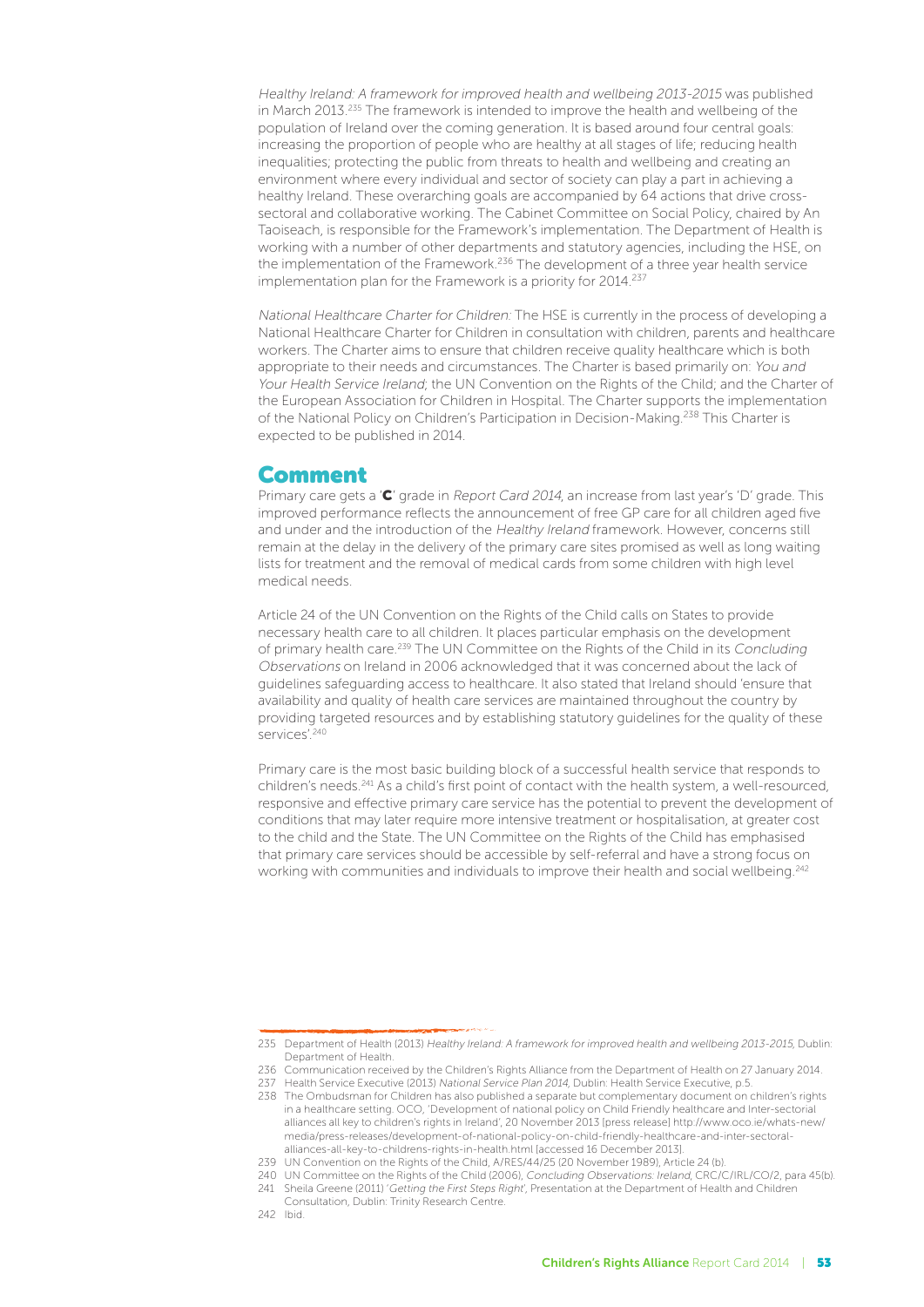Free GP Care: The introduction of free GP care for children aged five and under is a positive first step by the Government in fulfilling its Programme for Government commitment to introduce universal health care. This development will greatly benefit children's right to access healthcare and supports an early intervention approach to health in line with General Comment No. 15 of the Committee on the Rights of the Child.<sup>243</sup>, which calls for 'universal coverage of quality primary health services'.244 The World Health Organisation has identified that the aim of 'universal health coverage is to ensure that everyone can use the health services they need without risk of financial ruin or impoverishment<sup>'.245</sup> Furthermore, the UN General Assembly unanimously passed a draft resolution supporting universal healthcare in December 2012.<sup>246</sup> The implementation of free GP care will require primary legislation and the necessary administrative arrangements will be put in place during the course of 2014.<sup>247</sup> Proposals based on a range of options for introducing the free GP care for children under six will be brought to Government for its consideration to ensure the introduction of universal GP care on a phased basis.<sup>248</sup> There must be equality of access and care for all children especially those who may be less likely to link in with the same GP on a regular basis: for example Traveller or Roma children. A system that ensures that all children under six living in Ireland can avail of free GP care needs to be tailored to meet the needs of particular groups of children so that no child is excluded from the scheme because they are not included on the Child Benefit register or because they do not have their own Personal Public Services (PPS) Number.<sup>249</sup>

While the introduction of free GP care is a welcome development, it is critical that this is not introduced at the expense of children with high level special needs and chronic illnesses. There have been a number of high profile media reports about the withdrawal of discretionary medical cards from children with very complex medical needs.250 Under the Health Act 1970 (as amended), depending on a person's financial circumstances and whether he or she would face undue hardship, a person can qualify for a medical card when he or she cannot afford GP, medical or surgical treatment for him or herself and any dependents. This is not related to any specific category of illness. This has resulted in protests at Crumlin Children's Hospital<sup>251</sup> and at various other locations around the country.<sup>252</sup> The Government maintains that there has not been any change in the policy of issuing discretionary medical cards to persons with serious illnesses.253 However, figures from the HSE show the total number of cards provided on the basis of severe medical needs rather than income had reduced from 63,126 last year to 53,884 by August 2013.<sup>254</sup>

Frontline Staff: The 272 frontline staff promised (but not delivered) in 2012<sup>255</sup> were reannounced – and reduced to 264.5 posts – in 2013,<sup>256</sup> with no mention that this was the delayed delivery of last year's promises and not new resources. By December 2013, 160 staff members had been recruited.<sup>257</sup> Similarly, the change in the numbers of staff reported in the HSE Service Plan make it difficult to track progress year-on-year. In addition, there is no explanation as to what an 'operational' team is. The number of staff required per head of population, their professional profile, the range of services provided and the geographical make up of a designated primary care site is basic information that should be easily accessible to the public. Creating confusion with jargon and skewed statistics is unacceptable.

<sup>243</sup> UN Committee on the Rights of the Child (2013) General Comment No. 15: the right of the child to the enjoyment of the highest attainable standard of health CRC/C/GC/15.

<sup>244</sup> Ibid, para. 73.

<sup>245</sup> World Health Organisation (2013) The World Health Report 2013: Research for Universal Health Coverage, Geneva: World Health Organisation.

<sup>246</sup> UN General Assembly Resolution A/RES/67/81. Global health and foreign policy. Sixty-seventh session. Agendaitem 123, 2012, http://www.un.org/ga/search/view\_doc.asp?symbol=A/67/L.36&referer=http://www. un.org/en/ga/info/draft/index.shtml&Lang=E [accessed 6 February 2014].

<sup>247</sup> Communication received by the Children's Rights Alliance from the Department of Health, 6 December 2013 248 Ibid.

<sup>249</sup> Some children under six will not be included on the Child Benefit register as their parents will not qualify for the payment due to the application of the Habitual Residence Condition, a condition attached to all means-tested social welfare payments and Chlld Benefit. Also some children may not have a PPS number if their parents are undocumented.

<sup>250</sup> Paul Cullen 'Calls for Medical Cards for Very Sick Children', The Irish Times, 22 October 2013

<sup>251</sup> Christopher McKinley 'Hospital Vigil held in Protest at Removal of Medical Cards', The Irish Times, 27 October 2013.

<sup>252</sup> Deirdre O'Reilly 'Don't take our Medical Cards', The Evening Echo, 11 November 2013.

<sup>253</sup> Taoiseach Enda Kenny TD, Leaders Questions, 20 November 2013.

<sup>254</sup> Deirdre O'Reilly 'Don't take our Medical Cards', The Evening Echo 11 November 2013.

<sup>255</sup> Department of Health, 'Recruitment of New Staff for Primary Care', [press release], 17 July 2012, http://www.dohc.ie/press/releases/2012/20120717c.html [accessed 9 December 2012].

<sup>256</sup> Communication received by the Children's Rights Alliance from the Department of Health, 27 January 2014.

<sup>257</sup> Minister of State for Primary Care, Alex White TD, Parliamentary Questions: Written Answers, 20 November 2013 [49717/13].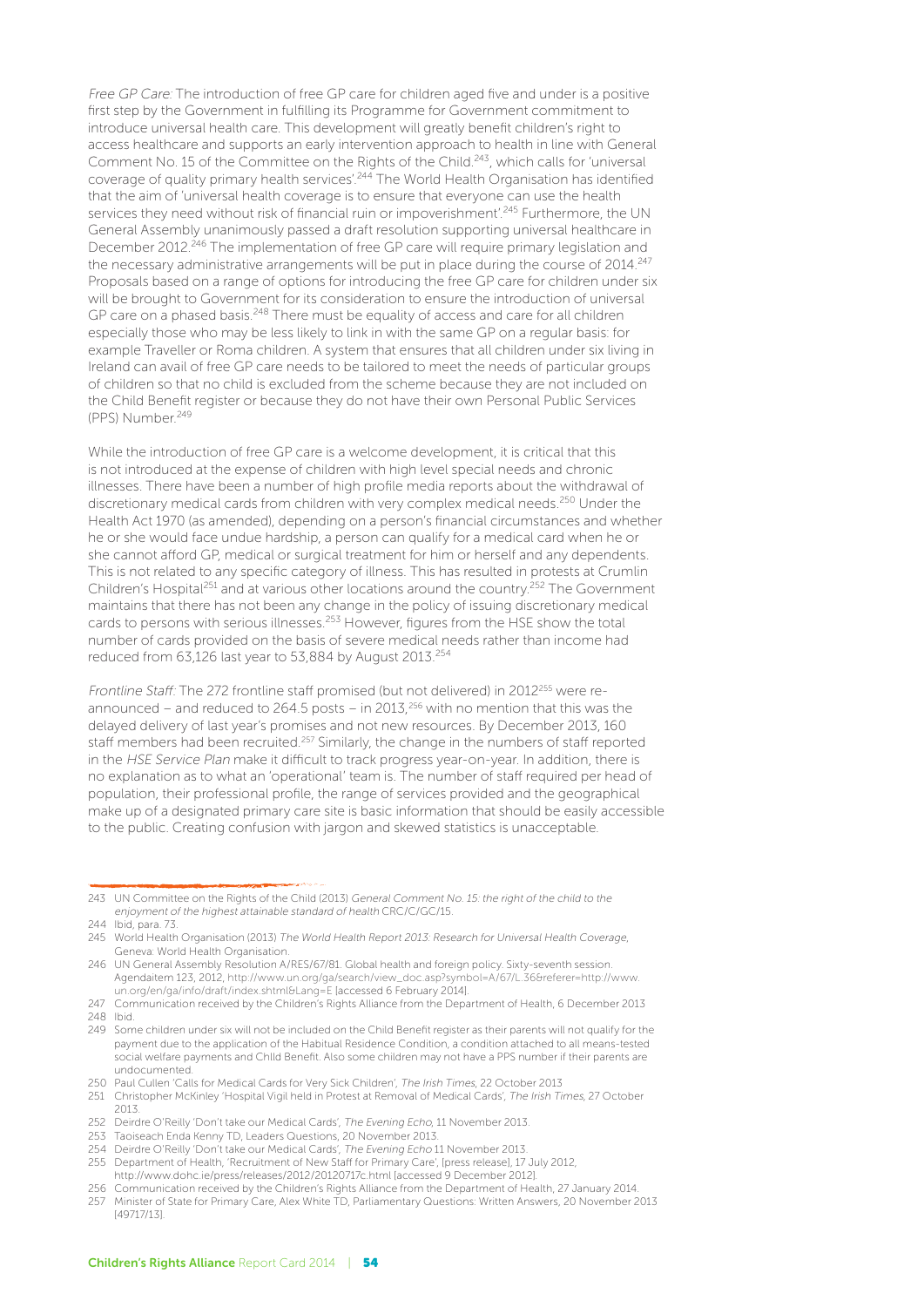Delays: During 2013, children still faced long waiting lists to access basic services,<sup>258</sup> with geographical variation in HSE service provision proving problematic.259 The waiting lists in the country's two main children's hospitals show that 15,762 children are waiting for treatment at Our Lady's Hospital in Crumlin and 15,310 children are on the waiting lists at Temple Street Hospital. Over 8,000 of these children are waiting over a year and 1,150 children have been waiting up to three years for a heart specialist.<sup>260</sup>

There have been reports of almost 2,000 children who have problems with basic functions (such as walking) having to wait for over a year to see a specialist, more than 500 of whom have serious conditions such as autism.<sup>261</sup> There are also significant delays of over three years for children requiring food allergy testing.262 Similarly young people are waiting for up to three years to access orthodontic care.263 The HSE National Service Plan 2014 commits to reducing the waiting times for orthodontic treatment and has set a performance indicator that 90% of referrals will be assessed within one year.264 The plan also prioritises a reduction in patient waiting times for assessment and interventions but does not include specific targets.<sup>265</sup>

Delays in accessing health services like these can have devastating life-long consequences, affecting a child's right to health and education, as well as his or her social development and emotional wellbeing.266 The geographical variations are particularly worrying as the level of healthcare a child receives should not be dependent on the part of the country in which the child lives.

National Healthcare Charter for Children: The ongoing work on the National Healthcare Charter for Children by the HSE is welcome. The consultations with children, parents and healthcare workers are important to ensure that the final Charter is inclusive of the views of the different stakeholders. It is essential that this Charter provides a rights-based approach to dealing with children in the healthcare setting.

The Charter should protect the core principles of dignity, children's participation and consider the best interests of the child. A 2013 study on child-friendly healthcare, published by the Ombudsman for Children highlighted that children who come into contact with the healthcare system need to have their rights protected so they not only receive the healthcare treatment they need, but also that their broader needs as children are also met.<sup>267</sup>

"The geographical variations are particularly worrying as the level of healthcare a child receives should not be dependent on the part of the country in which the child lives."

<sup>258</sup> Carl O'Brien 'Failing our Children', The Irish Times, 12 October 2013.

<sup>259</sup> Judith Crosbie 'Almost 2,500 Children Waiting Over a Year to See Specialists', The Irish Times, 8 October 2013. 260 N. Hunter, 'Sick Kids Wait Years to See Consultants', Irish Health, http://www.irishhealth.com/article.

html?id=22984 [accessed 16 December 2013].

<sup>261</sup> Carl O'Brien, 'Failing our Children', The Irish Times, 12 October 2013.

<sup>262</sup> Evelyn Ring 'Children Face 3 year delay for food allergy tests', The Irish Examiner, 17 June 2013.

<sup>263</sup> Evelyn Ring '1,500 Teens Wait up to 3 years for Dental Care', The Irish Examiner, 22 April 2013.

<sup>264</sup> Health Service Executive, (2013) National Service Plan 2014, Dublin: Health Service Executive, p.37. 265 Ibid.

<sup>266</sup> Irish Association of Speech and Language Therapists, Service Provision and Recommendations for Change, http://www.iaslt.ie/docs/public/exec/IASLT%20SSLI%20Position%20Paper%20Oct%202007.pdf [accessed 25 January 2013], p. 8; and Fiona Gartland, 'Almost 24,000 children on hospital waiting lists', The Irish Times, 3 January 2012.

<sup>267</sup> U. Kilkelly and E. Sweeney [2013] Child Friendly Healthcare, Dublin: Ombudsman for Children Office, p.14.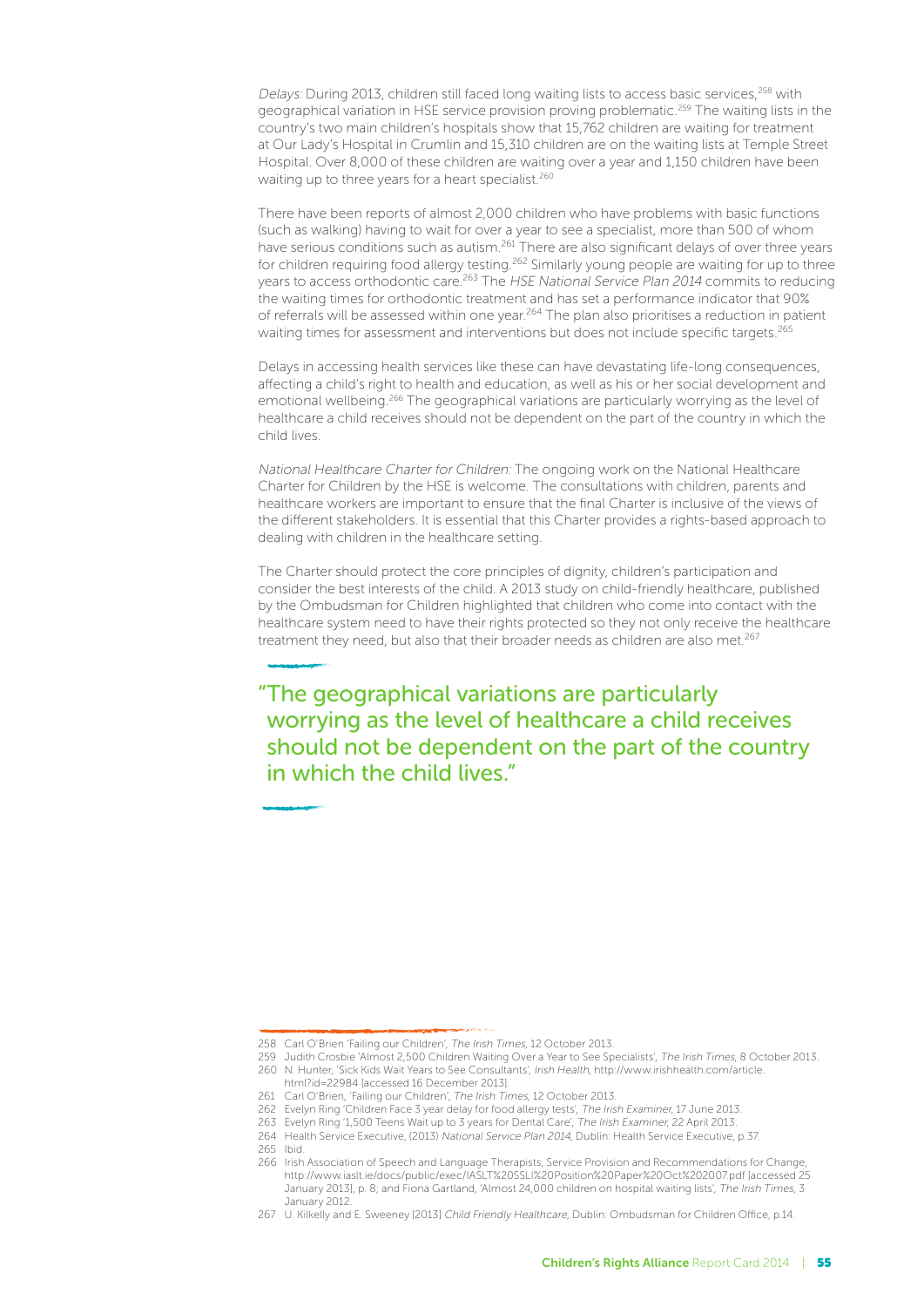#### Immediate Actions for 2014

### Ring-fence multi-annual funding for the delivery of the promised Primary Care teams

This has been an immediate action since Report Card 2009 and remains unaddressed. To

#### Enact the primary legislation necessary for the introduction of free GP care for children aged five and under

in order to ensure the scheme can be commenced without delay.

#### Clarify the Government's policy on the issuing of discretionary medical cards to children with chronic illness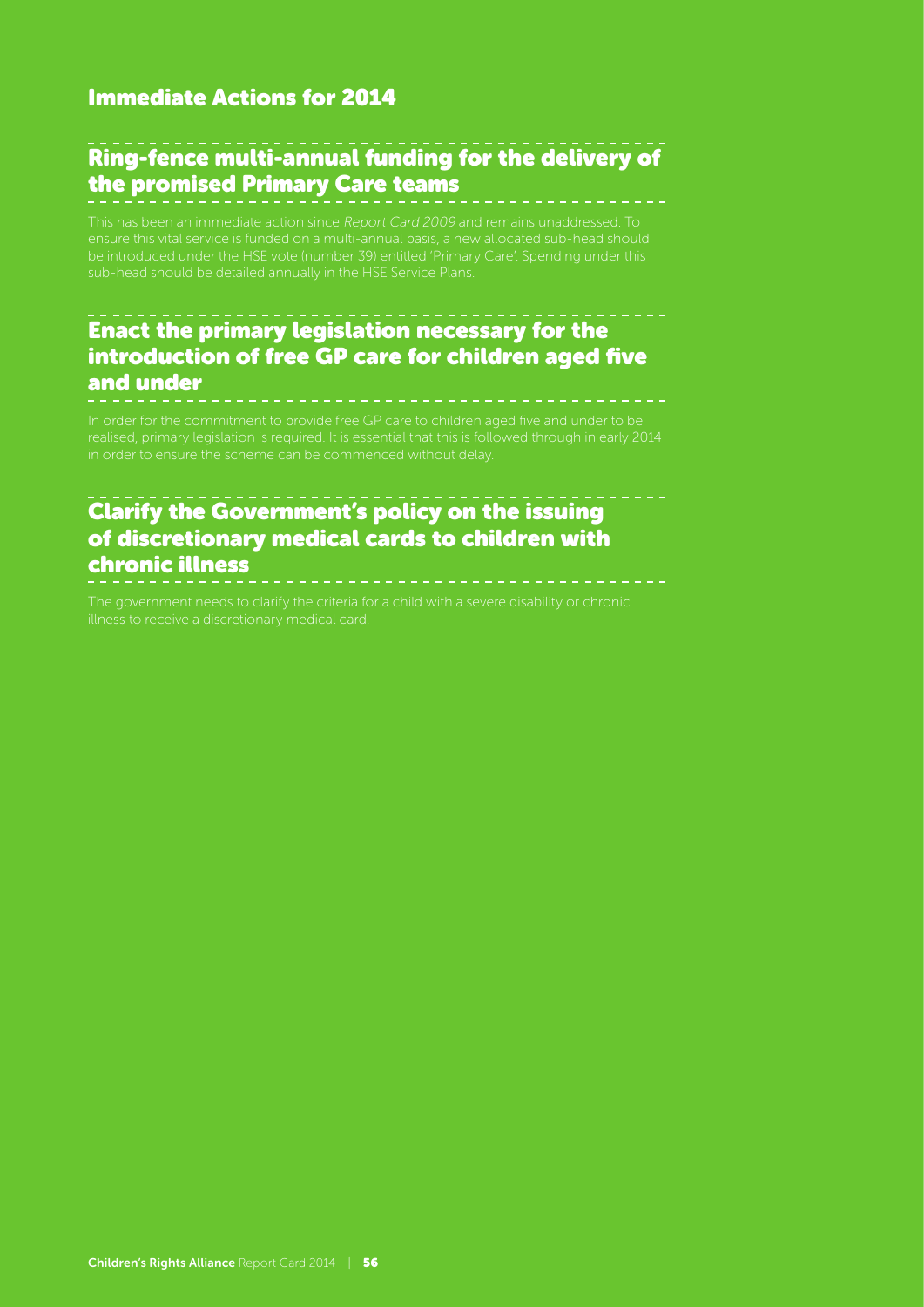#### 3.2 Mental Health



#### Government Commitment Progress The Programme for Government commits to ring-fencing €35 million annually from within the health budget to develop community mental health teams and services as outlined in A Vision for Change, to ensure early access to more appropriate services for adults and children and improved integration with primary care services.<sup>26</sup> Unsatisfactory Review the Mental Health Act 2001 in consultation with service users, carers and other stakeholders, informed by human rights standards. Delayed Endeavour to end the practice of placing children and adolescents in adult psychiatric wards. Unsatisfactory

#### What's happening?

Budget 2014 provided for €20 million of the committed €35 million development funding. Recruitment promised in 2012 and 2013 has yet to be completed. The number of children on waiting lists for appointments has increased. In 2013, 68 children were admitted to adult psychiatric units. Inspection reports for adolescent in-patient units have indicated serious failures in providing appropriate standards of care.

Research published in 2013 by the Royal College of Surgeons in Ireland found that by the age of 13 almost one in three young people will have experienced some form of mental health difficulty and over half will have experienced some mental ill-health by the age of 24.269

Budget 2014 allocated €20 million to be used primarily for the development of community mental health teams including child and adolescent mental health teams, 43% less than the €35 million committed to in the Programme for Government. 270

<sup>268</sup> This commitment aligns with another commitment in the Programme for Government within the Primary Care section, which states that: "Ring-fenced funding will be provided to recruit additional psychologists and counsellors to community mental health teams, working closely with primary care teams to ensure early intervention, reduce the stigma associated with mental illness and detect and treat people who are at risk of suicide."

<sup>269</sup> Mary Cannon, Helen Coughlan et al (2013) The Mental Health of Young People in Ireland: A Report of the Psychiatric Epidemiology Research across the Lifespan (PERL) Group, Dublin: Royal College of Surgeons Ireland , p.37.

<sup>270</sup> Brendan Howlin TD, Minister for Public Expenditure and Reform, Address to Dáil Éireann on Expenditure Estimates 2014, Tuesday 15 October 2013.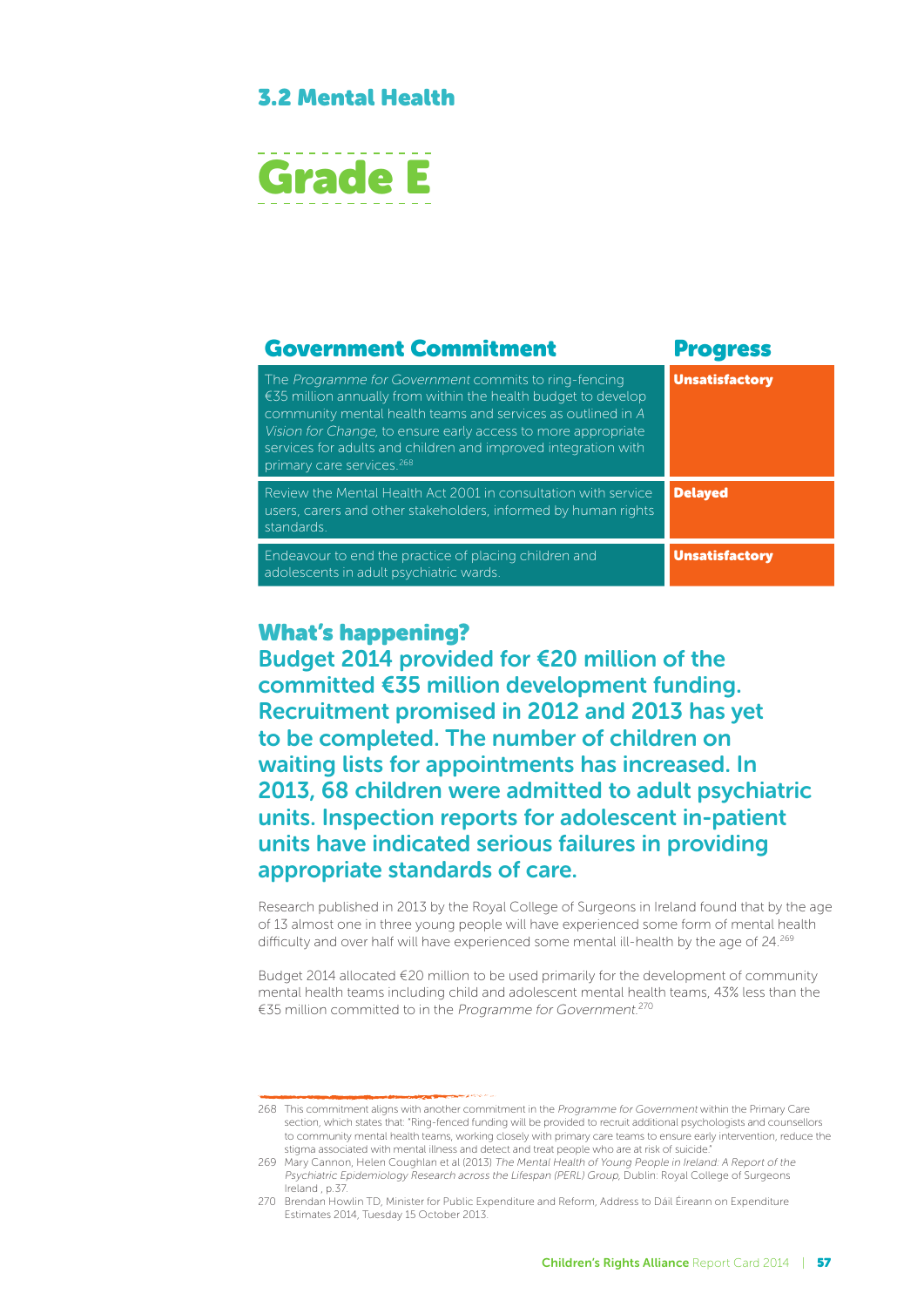In Budgets 2012 and 2013, funding was allocated for the recruitment of a total of 894 posts for mental health teams, (417 in 2012 and 477 in 2013). By November 2013, 378 of the 414 posts for 2012271 and 412 of the 477 posts for 2013 were filled or in the final stages of the recruitment process.272 Of the €35 million provided for mental health in 2013, €3.6 million of this was allocated to child and adolescent mental health services.<sup>273</sup>

The HSE National Service Plan 2013 committed to two targets: that 70% of child or adolescent referrals will be offered a first appointment and seen within three months and that no child or adolescent will wait over 12 months for a first appointment.<sup>274</sup> Between October 2012 and 30 September 2013, 9,616 new cases were seen by community CAMHS teams compared with 8,671 for the previous 12 months, an increase of 11%. In the same period, there were 12,022 referrals accepted by CAMHS teams, which is a 21% increase on the previous 12 months.275 Over this period 50% of all new cases were seen within one month of referral and 71% within three months. Whereas 9% of new cases had waited between three and six months, 5% had waited between six and 12 months and 4% had waited more than one year to be seen, whilst 11% did not attend their first appointment. A total of 2,541 children and adolescents were waiting to be seen at the end of September 2013. This represented an increase of 485 (24%) from the total number waiting at the end of September 2012 (2,056). Forty-three (72%) community CAMHS teams had a waiting list of less than 50 cases and 17 (28%) teams had a waiting list of greater than 50 cases.<sup>276</sup> The number of children and adolescents waiting greater than 12 months for an appointment increased from 272 in September 2012 to 413 in September 2013.<sup>277</sup> The HSE has admitted that current funding is considerably strained, given rising demands on its services for children and adolescents.<sup>278</sup> The HSE National Service Plan 2014 has committed to a target of 75% of child or adolescent referrals to be offered a first appointment or be seen within three months. No target has been set for the number of children waiting over 12 months for a first appointment. The National Service Plan 2014 also commits to developing an implementation plan for the last three years of A Vision for Change during the course of 2014.<sup>279</sup>

CAMHS: A Vision for Change recommended the establishment of 107 specialist Child and Adolescent Mental Health Services (CAMHS) teams.280 By the end of September 2013, there were 60 community CAMHS teams in operation, 13% less than the target of 69 set out in the HSE National Service Plan 2013.<sup>281</sup> In addition, there were three child and adolescent day hospital teams and three paediatric hospital liaison mental health teams, consistent with targets set out in the HSE National Service Plan 2013.<sup>282</sup> Of the 477 mental health posts allocated in 2013, 80 were for CAMHS teams and the remainder were general posts.283 By the end of November 2013, 412 (86%) of the general posts had been completed or were in the recruitment process but no details are available on the number of persons specifically recruited for the CAMHS teams.

In 2012, the Interim Report of the Steering Group on the Review of the Mental Health Act 2001 was published.284 The report stressed the need for a rights-based approach, including a greater allowance for consent and participation of children in their own mental healthcare and treatment, a proposition supported by Minister for State for Disability, Equality and Mental Health, Kathleen Lynch TD.285 The final findings of the group were due to be published in

- 272 Kathleen Lynch TD, Minister of State for Disability, Equality, Mental Health and Older People Seanad Éireann Private Members Motion, 3 December 2013.
- 273 Health Service Executive (2012) HSE National Service Plan 2013, Dublin: Health Service Executive p.23.
- 274 Ibid.
- 275 Communication received by the Children's Rights Alliance from the Children and Adolescent Mental Health Service on 6 February 2014.
- 276 Ibid.
- 277 Health Service Executive (2013) Health Service Data Management Report September 2013, Dublin: Health Service Executive, p.78.
- 278 Judith Crosbie, 'Mental health of young at risk over cuts, HSE warns', The Irish Times [online], 3 January 2013, http://www.irishtimes.com/newspaper/frontpage/2013/0103/1224328379516.html#.UOVCjYeEiP8 [accessed 3 January 2013].
- 279 Health Service Executive (2013) National Service Plan 2014, Dublin: Health Service Executive, p.48.
- 280 Department of Health (2006), A Vision for Change, Dublin: Stationery Office (revised as per Census 2011). Health Service Executive (2012), Fourth Annual Child and Adolescent Mental Health Service Report 2011-2012, Dublin: Health Service Executive, p. 9.
- 281 Health Service Executive (2013), Health Service Data Management Report September 2013, Dublin: Health Service Executive, p.76.
- 282 Ibid.
- 283 Health Service Executive (2013) Health Service National Performance Assurance Report August 2013, Dublin: Health Service Executive, p. 54.
- 284 Department of Health (2012) Interim Report of the Steering Group on the Review of the Mental Health Act 2001, Dublin: Department of Health.
- 285 Pamela Duncan, 'Enhance patient autonomy, advises report', The Irish Times [online], 22 June 2012, http://www. irishtimes.com/newspaper/ireland/2012/0622/1224318456479.html [accessed 2 January 2012].

<sup>271</sup> Kathleen Lynch TD, Minister of State for Disability, Equality, Mental Health and Older People, Parliamentary Questions: Written Answers, 22 October 2013 [44619/13].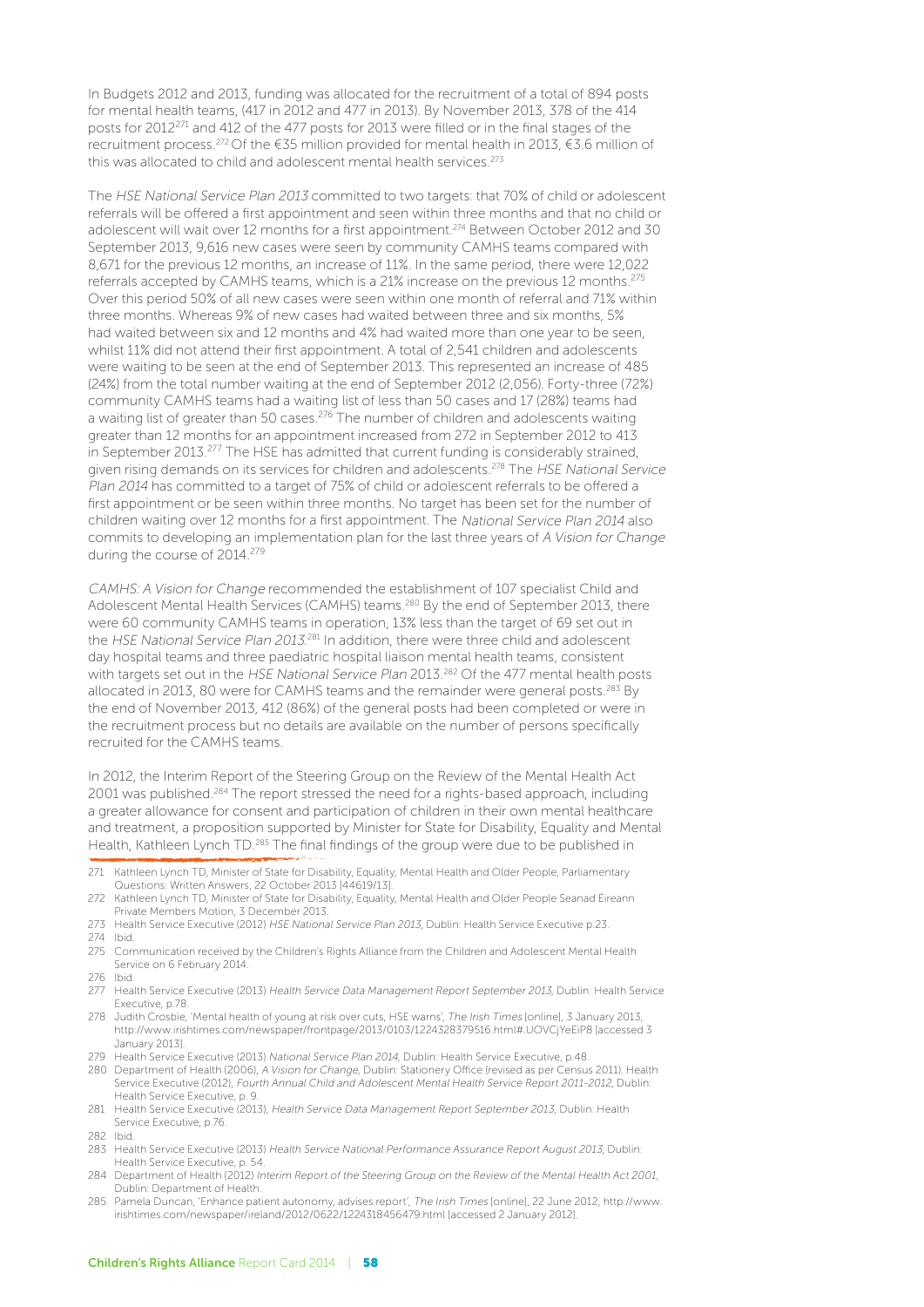2013<sup>286</sup> but have been delayed pending the enactment of the Assisted Decision-Making (Capacity) Bill which was published in July 2013.

Assessment, Consultation and Therapeutic Service (ACTS): By November 2013, the national specialist multi-disciplinary team for children in special care and detention was operating in three Special Care units, but had not yet rolled out its clinical services to children in detention schools.<sup>287</sup> In 2013, there was approval for the recruitment of 22 new posts.<sup>288</sup>

Bullying and Well-Being: In January 2013, the Action Plan on Bullying: Report of the Anti-Bullying Working Group to the Minister for Education and Skills was published.<sup>289</sup> In addition to looking at bullying generally, the report examines homophobic, sexual, racist and cyber bullying, as well as bullying related to disability or special educational needs. The Plan sets out 12 actions to help prevent and tackle bullying in primary and post-primary schools. Funding of €500,000 was allocated for actions arising from the plan.290 In September 2013, new National Procedures on Anti Bullying were launched to be adopted and implemented by all schools. The procedures aim to give direction and guidance to school authorities and school personnel in preventing and tackling school-based bullying behaviour amongst its pupils. These procedures will replace guidelines issued to schools in 1993 and include specific requirements in relation to the use of prevention and education strategies and the consistent investigation, follow up and recording of bullying behaviour.291 In autumn 2013, a total of €60,000 was allocated to the delivery of anti-bullying training for parents, to be delivered jointly by the National Parents' Council Primary and the National Parents' Council Post-Primary.<sup>292</sup> Also in 2013, the Well-Being in Post-Primary Schools: Guidelines for Mental Health Promotion and Suicide Prevention was published. The guidelines were developed by the Department of Education and Skills and the Department of Health, with the assistance of the HSE, the National Office for Suicide Prevention and the National Educational Psychological Service (NEPS) and are intended to be a practical tool for post-primary schools in promoting mental health and wellbeing in an integrated way and also provide evidence-based advice on how to support young people who may be at risk of suicidal behaviour.<sup>293</sup> Furthermore, one of the key principles for the new Junior Cycle is the promotion of mental wellbeing.294

Adolescent In-Patients: In December 2013, the interim six bed unit in St Loman's Hospital Ground in Palmerstown was scheduled to be opened, increasing the number of adolescent in-patient beds to 66 out of the promised 108. Of these 66 beds only 44 are operational with the remaining 22 due to become operational in 2014.<sup>295</sup> In the period January to September 2013, there was a total of 306 admissions of children and adolescents under the age of 18 years: 238 (78%) were admitted to child units and 68 (22%) to adult units. Of the 68 children admitted to adult units a total of 21 (31%) were subsequently transferred to a child unit. Seventeen (81%) of those cases were transferred to Health Service Executive funded units and four (19%) to a private unit.<sup>296</sup>

<sup>286</sup> Kathleen Lynch TD, Minister of State for Disability, Equality, Mental Health and Older People, Parliamentary Questions: Written Answers, 18 September 2013 [38117/13].

<sup>287</sup> Frances Fitzgerald TD, Minster for Children and Youth Affairs, Parliamentary Questions: Written Answers, 20 November 2013 [41818/13].

<sup>288</sup> The service is led by a management team consisting of the national manager and two heads of discipline. There have been 20 clinicians recruited. The majority are based in Dublin with two regional teams (of four clinicians) in Cork and Limerick. Recruitment is ongoing in three posts and two posts, which were vacated in 2013, are awaiting approval for replacement.Communication received by the Children's Rights Alliance from the Child and Family Agency on 13 January 2014.

<sup>289</sup> Department of Education and Skills (2013) Action Plan on Bullying: Report of the Anti-Bullying Working Group to the Minister for Education and Skills, Dublin: Department of Education and Skills.

<sup>290</sup> Niall Murray, '€500,000 action plan to tackle bullying', Irish Examiner [online], 8 December 2012, http://www. irishexaminer.com/ireland/500000-action-plan-to-tackle-bullying-216350.html [accessed 3 January 2013].

<sup>291</sup> Communication received by the Children's Rights Alliance from the Department of Education and Skills on 14 January 2014.

<sup>292</sup> Ibid.

<sup>293</sup> Ibid.

<sup>294</sup> National Council for Curriculum Assessment A Framework for Junior Cycle http://www.juniorcycle.ie/ getmedia/28c6b9d2-b714-4c9e-b23b-41916c7bf98e/NCCA-Junior-Cycle-Leaflet.aspx [accessed 12 February 2014].

<sup>295</sup> Labour Party, 'Working Together: An update on Minister Kathleen Lynch's Programme of Work 2013', http://issuu.com/labour/docs/ministerial\_report\_from\_kathleen\_ly/2?e=1335761/5983539 [accessed 9 January 2014].

<sup>296</sup> Communication received by the Children's Rights Alliance from the Children and Adolescent Mental Health Service on 6 February 2014.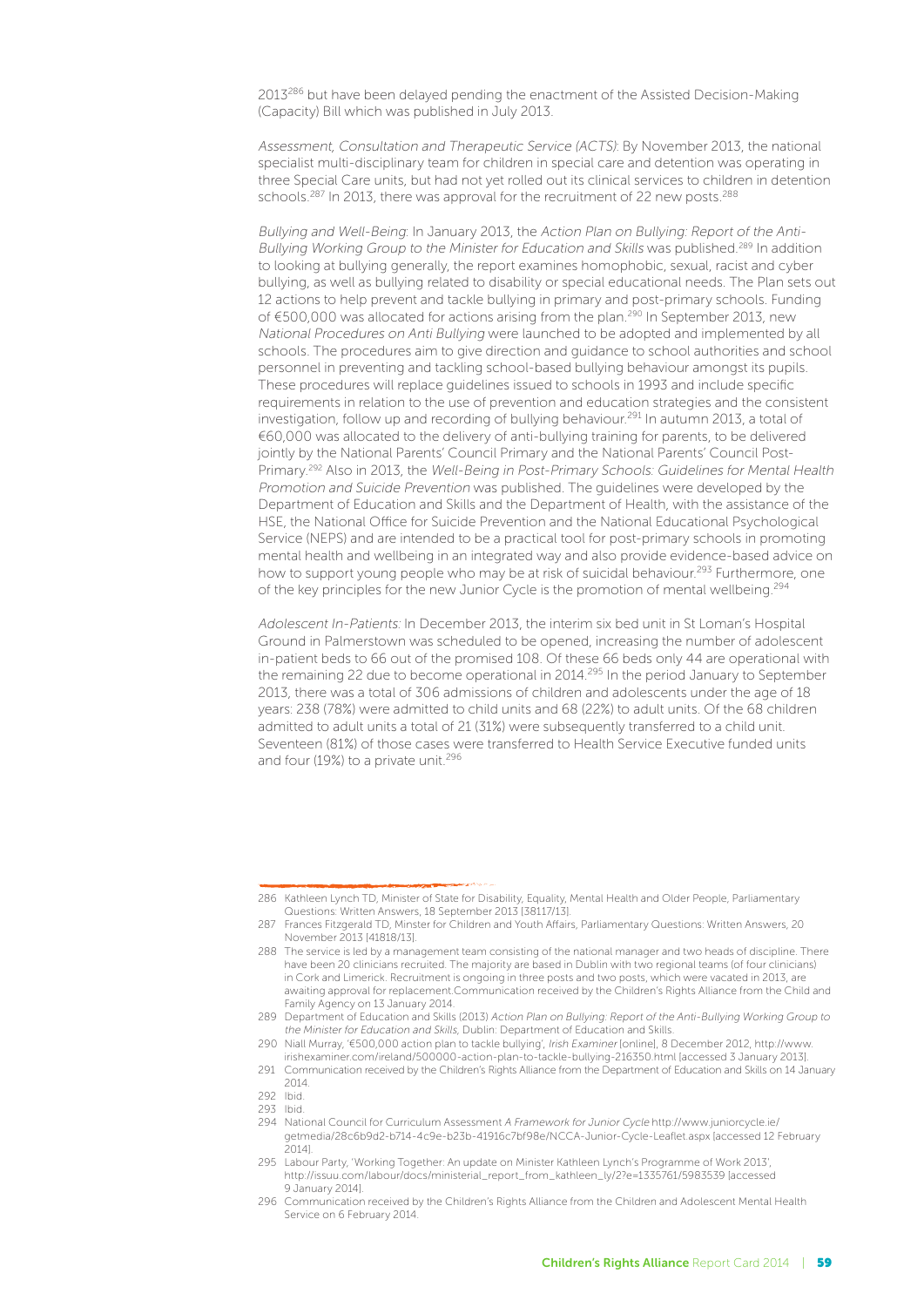These figures surpass the HSE's target of less than 50 admissions of young people to adult facilities admissions for the whole of 2013;297 while in the corresponding period in 2012 there were 75 admissions, these accounted for only 25% of all admissions.<sup>298</sup> Of the 68 admissions in 2013, five were children aged less than 16 years; 27 were children aged 16 years; and 36 were children aged 17 years. This compares to 2013 targets of having no children aged less than 16 years; 15 children aged 16 years; and 35 children aged 17 years admitted to an adult inpatient mental health facility.<sup>299</sup> The HSE National Service Plan 2014 commits to a target that 75% of admissions of children to Child and Adolescent Acute Inpatient Units will be to age appropriate units in 2014 (this figure excludes admissions to private units).<sup>300</sup>

A Vision for Change recommended that four in-patient child and adolescent mental health units be provided nationally. Units in Galway and Cork were delivered in 2010<sup>301</sup> and the adolescent in-patient services at St. Vincent's Hospital, Fairview, Dublin, was completed in 2012.302 In January 2014, construction work commenced on the new 24-bed unit Linn Dara unit in the grounds of Cherry Orchard Hospital, which will replace the Interim Linn Dara unit in Palmerstown. On completion in 2015, the eight-bed younger adolescent unit, together with the new six-bed older adolescent unit, will transfer to the new facility.<sup>303</sup> In May 2012, a number of CAMHS teams moved into the new Cherry Orchard facility and the new adolescent day hospital opened in September 2013.<sup>304</sup>

Three inspection reports for approved adolescent in-patient units have so far been published in 2013.<sup>305</sup> The inspections have indicated serious failures in providing appropriate standards of care.

The unit at Merlin Park was found to be using seclusion at a rate and for a duration considered 'excessive',<sup>306</sup> and significant errors in the administration of medication were also identified. The unit at Linn Dara was described by inspectors as 'not suitable' as a child and adolescent in-patient unit.<sup>307</sup> When inspectors visited the adolescent in-patient unit at St Vincent's Hospital Fairview in May 2013, only eight out of the 12 beds were in use, yet there were 11 adolescents on the waiting list.<sup>308</sup>

In May 2013, the HSE published its National Consent Policy.<sup>309</sup> The policy outlines the role of parents and legal guardians in terms of child and adolescent consent to medical treatment and issues relating to confidentiality. It also deals with the refusal of health or social care by minors including those aged between 16 and 18 years, or parents and legal guardians on the part of the child. The National Consent Policy reaffirms that the age of consent for treating a mental health disorder is 18.<sup>310</sup>

310 Ibid.

<sup>297</sup> Health Service Executive (2013) Health Service Executive Operational Plan 2013: Implementing the National Service Plan, Dublin: Health Service Executive, p.55.

<sup>298</sup> Health Service Executive (2012) Supplementary Report National Service Plan 2012, Dublin: Health Service Executive, pp. 30-31.

<sup>299</sup> Health Service Execuitve (2013) Health Service Data Management Report September 2013, Dublin: Health Service Executive, p.76.

<sup>300</sup> Health Service Executive (2013) National Service Plan 2014, Dublin: Health Service Executive, Dublin: Health Service Executive, p.49

<sup>301</sup> Merlin Park in Galway and Eist Linn in Cork were opened in December 2010, each with 20-bed capacity.

<sup>302</sup> Health Service Executive (2013) National Service Plan 2014, Dublin: Health Service Executive, p.49. 303 Health Service Executive (2012) Fourth Annual Child and Adolescent Mental Health Service Report 2011-2012, Dublin: Health Service Executive.

<sup>304</sup> Communication received by the Children's Rights Alliance from the Children and Adolescent Mental Health Service on 6 February 2014.

<sup>305</sup> Mental Health Commission (2013), www.mhcirl.ie/Inspectorate\_of\_Mental\_Health\_Services/AC\_IRs/ [ accessed 2 December 2013].

<sup>306</sup> Mental Health Commission (2013). Report of the Inspector of Mental Health Services 2013, Merlin Park, 26 February 2013, http://www.mhcirl.ie/File/IRs/CAMHS\_Merlin\_IR\_2013.pdf [ accessed 2 December 2013].

<sup>307</sup> Ibid.

<sup>308</sup> Mental Health Commission (2013). Report of the Inspector of Mental Health Services 2013, Adolescent In-patient Unit at St Vincent's Hospital Fairview, Dublin: Mental Health Commission, p.58.

<sup>309</sup> Health Service Executive (2013) National Consent Policy, Dublin: Health Service Executive.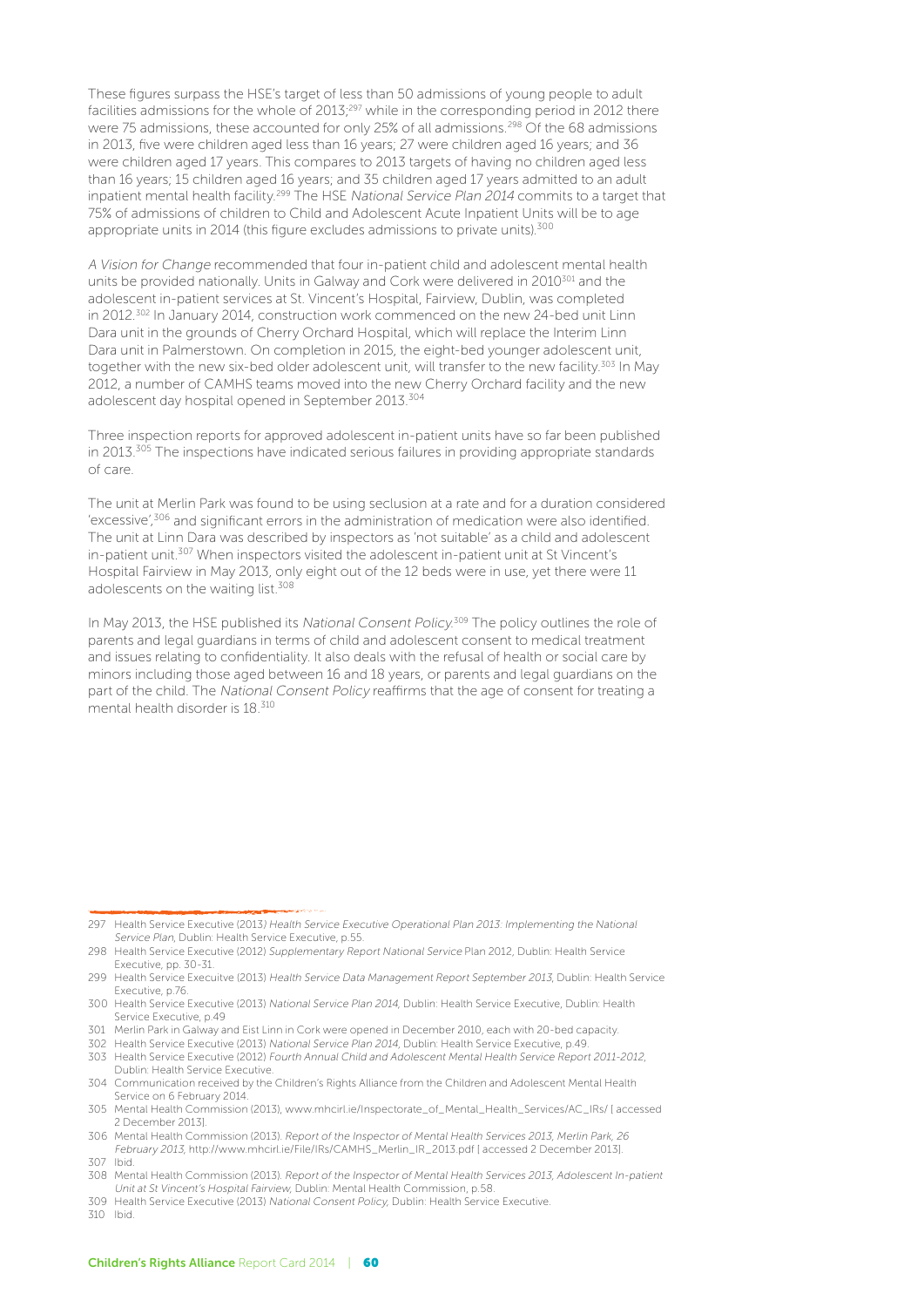#### Comment

Mental health gets an "E" grade in Report Card 2014, a fall from last year's 'D'. This poor performance reflects the failure of the Government to ring-fence the previously promised €35 million in Budget 2014. It is also based on the continued placement of children in adult psychiatric units and the serious failures in providing adequate standards of care in in-patient adolescent facilities as highlighted by the Mental Health Commission in its inspection reports.

The UN Committee on the Rights of the Child General Comment No. 4 on adolescent health notes the obligations on States to ensure the availability of mental health services that are of appropriate quality and sensitive to adolescents' concerns and the implementation of preventative and mental health promotion measures for adolescents.311 This General Comment should be reviewed and considered by the Department of Health and the HSE in the future development of mental health services for children and adolescents.

The 2013 Being Young and Irish report – the result of a national consultation facilitated by President of Ireland Michael D. Higgins – found mental health emerged as a key theme and participants called for 'a better mental health system for young people'.<sup>312</sup> The 2012 report Life as a Child and Young Person in Ireland found that bullying and peer pressure are among the worst eight things about being a child in Ireland, along with the economy, finances and crime.313 The My World Survey, published in 2012, found that nearly 10% of adolescents and 20% of young adults reported significant personal problems they felt needed professional help but did not seek it.<sup>314</sup> These findings illustrate the continued importance of an effective, accessible and targeted mental health service for children and young people.

In November 2012, the HSE issued Access Protocols for 16 and 17 year olds to Mental Health Services. The protocol provides that, from 1 January 2013, CAMHS will accept referrals of all new cases of children up to their 17th birthday, and from 1 January 2014, or earlier where feasible, up to their 18th birthday.315 Between October 2012 and the end of September 2013, of the 9,616 new cases seen, 1,551 (16%) were 16 years of age and over. This was an increase of 446 (40%) compared with the previous year.<sup>316</sup>

The HSE National Service Plan 2014 commits to continuing the implementation of the Access Protocols for 16 and 17 year olds.<sup>317</sup> This is a welcome development, intended to end the unacceptable situation whereby some CAMHS teams remain unable to take on new referrals of 16- and 17-year-olds, due to a lack of resources.<sup>318</sup> This gap in care must be resolved as a matter of priority; the target date set is 1 January 2014.<sup>319</sup>

On admission to hospital for mental health treatment, children are categorised as either 'voluntary' or 'involuntary' patients. The term 'voluntary' is a misnomer, as by law those under 18 years cannot consent to enter or leave hospital and it is their parent or guardian who has the legal entitlement to provide consent on behalf of their child.<sup>320</sup> In addition, 'voluntary' patients do not have the same level of automatic protections and safeguards as those afforded to 'involuntary' patients.<sup>321</sup> The Law Reform Commission examination of this issue found that 'children are being made to fit within the parameters of a law that was drafted with adults in mind.<sup>'322</sup> In addition to this, there is an unclear relationship between the 2001 Mental Health Act, which defines a child as under 18 years old and the Non-Fatal Offences against

- 311 UN Committee on the Rights of the Child (2003), General Comment No. 4: Adolescent Health, CRC/GC/2003/4.
- 312 Office of the President, Being Young and Irish: A report on President Michael D. Higgins consultation 'Being young and Irish' with young people between May and November 2012, http://www.dit.ie/cser/media/ditcser/ documents/Take%20Charge%20of%20Change\_%20Being%20Young%20and%20Irish%202012%20Full%20 Report%5B1%5D.pdf [accessed 9 January 2014].
- 313 Department of Children and Youth Affairs (2012) Life as a Child and Young Person in Ireland, Dublin: Department of Children and Youth Affairs, p. 30.
- 314 University College Dublin and Headstrong (2012) Emerging Themes from My World Survey, Dublin: University College Dublin and Headstrong.
- 315 Minister of State for Disability, Equality, Mental Health and Older People Kathleen Lynch TD, Parliamentary Questions: Written Answers, 27 March 2012, [51940/12].
- 316 Communication received by the Children's Rights Alliance from the Children and Adolescent Mental Health Service on 6 February 2014.
- 317 Health Service Executive (2013) National Service Plan 2014, Dublin: Health Service Executive, p.48
- 318 Communication received by the Children's Rights Alliance from the Health Service Executive in January 2013. 319 Health Service Executive (2013) Health Service Data Management Report September 2013, Dublin: Health Service
- Executive, p.76. 320 A parallel concern is that children on care orders have to be admitted under Section 25 of the Mental Health Act if
- they wish to voluntarily enter a mental health hospital. This practice has been criticised as stigmatising children in care. See Health Service Executive (2013) National Consent Policy for further detail on children and consent.
- 321 Evelyn Ring, 'Children's consent on treatment urged' Irish Examiner [online], 27 June 2012, http://www. irishexaminer.com/ireland/childrens-consent-on-treatment-urged-198795.html [accessed 6 February 2014]; Pamela Duncan, 'Enhance patient autonomy, advises report' The Irish Times [online], 22 June 2012, http://www. irishtimes.com/newspaper/ireland/2012/0622/1224318456479.html [accessed 15 September 2013].
- 322 Law Reform Commission (2011), Children and the Law: Medical Treatment, Dublin: Law Reform Commission.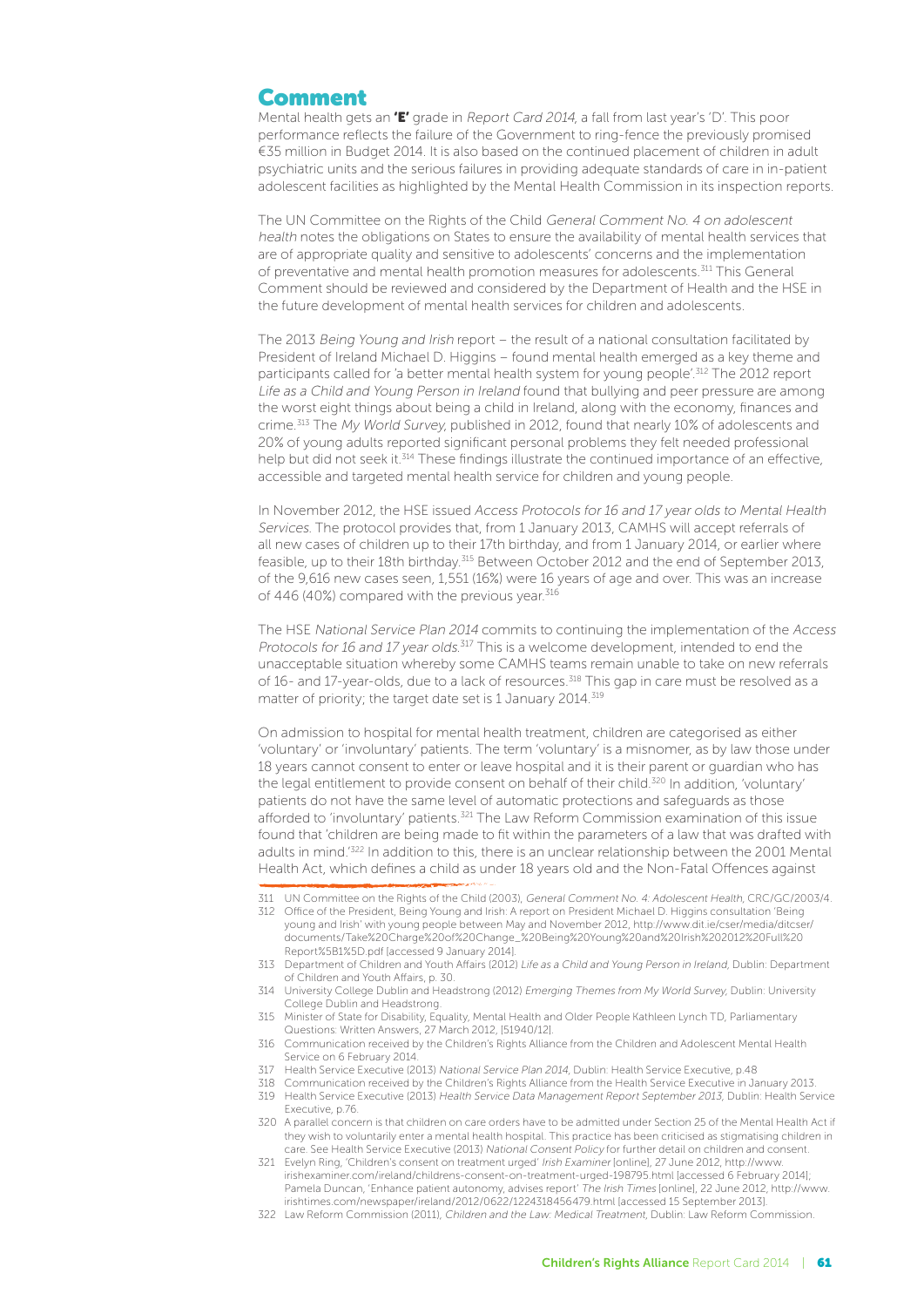the Person Act 1997, which states that persons over 16 years can give consent for surgical, medical and dental procedures. This creates confusion as to the capacity of 16-and 17-yearolds admitted under the 2011 Act to make mental healthcare decisions, and whether they can consent to treatment without the consent of a parent or legal guardian.<sup>323</sup>

Adult Units: The UN Committee on the Rights of the Child says that, where placement in a psychiatric unit is necessary, adolescents should be separated from adults, where appropriate; and any decision on their care should be made in accordance with the best interests of the child.<sup>324</sup> Placing children in such units, as a consequence of the shortage of age-appropriate mental health facilities, is therefore a clear violation of their rights. This practice also exposes children to situations that pose a risk to their physical and psychological wellbeing and thus contravenes the child's right to protection from abuse and neglect (Article 19).325 The practice of placing children in adult units must end urgently but in the interim the remaining 48 beds promised must be made available to children who need this support.

The Children's Mental Health Coalition has called for the 2001 Act to be amended to specifically provide that no child under 18 years be admitted to an adult in-patient unit, save in exceptional circumstances where it would be in his or her best interests to do so.<sup>326</sup> The Mental Health Commission's Code of Practice sought to phase-out the placement of children in inappropriate settings, including adult units, between July 2009 and the end of 2011, except in 'exceptional circumstances'.<sup>327</sup> The most recent HSE report indicates that in September 2013, five children under the age of 16; 27 sixteen-year-olds; and 36 seventeenyear-olds had been admitted to adult in-patient wards.<sup>328</sup> Clearly, given the admission of these children to adult units in the first nine months of 2013, the non-legally binding Code has not been successful. The use of existing capacity needs to be examined. Two independent adolescent units hold an additional 26 beds but have unfilled capacity on an annual basis, while children are still inappropriately being placed in adult units.<sup>329</sup>

Children in Care and Detention: Someone to Care, a 2013 report by the Children's Mental Health Coalition, examines the mental health needs of children with experience of the care and youth justice systems.<sup>330</sup> The Coalition estimates the present system costs  $\epsilon$ 63,000 for each child in care or detention and calls for preventative measures to avoid the 'escalation of a care or youth justice case' as this 'is likely to save money'.<sup>331</sup> In recommending alternatives, it emphasises the need for systemic change and robust supports for children's psychological wellbeing as well as good inter-agency and multi-disciplinary planning and service provision.332 The report also called for a coherent policy statement and national strategy to address the mental health and emotional needs of children and young people in detention or the care of the State, involving all relevant government departments and agencies. A review of current practice and procedure, as well as consultation with young people, should inform the development of such a strategy.

The increased focus on well-being and positive mental health in schools through the newly reformed Junior Cycle and Guidelines for Mental Health and Suicide Prevention for post primary schools is a positive development. This focus represents a welcome shift from the model of crisis intervention to a more holistic and preventative approach to promote young people's positive mental health. Community mental health projects, such as the Headstrong Jigsaw projects,333 are already operating in local communities and provide examples of good practice in mental health promotion and support.

<sup>323</sup> Health Service Executive (2013) National Consent Policy, Dublin: Health Service Executive, p. 60.

<sup>324</sup> UN Committee on the Rights of the Child (2003) General Comment No. 4: Adolescent Health, CRC/GC/2003/4.

<sup>325</sup> UN Convention on the Rights of the Child, A/RES/44/25 (20 November 1989).

<sup>326</sup> Children's Mental Health Coalition, Submission to the Department of Health on the Review of the Mental Health Act 2001, http://childrensrights.ie/sites/default/files/submissions\_reports/files/CMHC-SubDeptHealthReviewMen talHealthAct2001\_071011.pdf [accessed 6 February 2014]

<sup>327</sup> It is expected that children and adolescents who live a considerable distance from the approved centres for children will fall under the 'exceptional circumstances' category and will continue to be treated in local approved centres for adults in order to remain close to family support.

<sup>328</sup> Health Service Executive (2013) Health Service Data Management Report September 2013, Dublin: Health Service Executive, p.76.

<sup>329</sup> Twelve beds exist at St John of God's, Dublin and fourteen at St Patrick's University Hospital, Dublin.

<sup>330</sup> R. McElvaney et al (2013) Someone to Care: the mental health needs of children and young people with experience of the care and youth justice systems, Dublin: Children's Mental Health Coalition.

<sup>331</sup> Ibid p.20. This is figure is made up of the annual cost of providing homes for children in care: €233.2 million, annual cost of detention: €61.3 million (min), cost of providing mental health services: €11.1 million. Total annual cost of these three elements is €300 million, which is €63,000 per child.

<sup>332</sup> Ibid., p.21.

<sup>333</sup> See http://www.jigsaw.ie/ for further details [accessed 20 January 2014].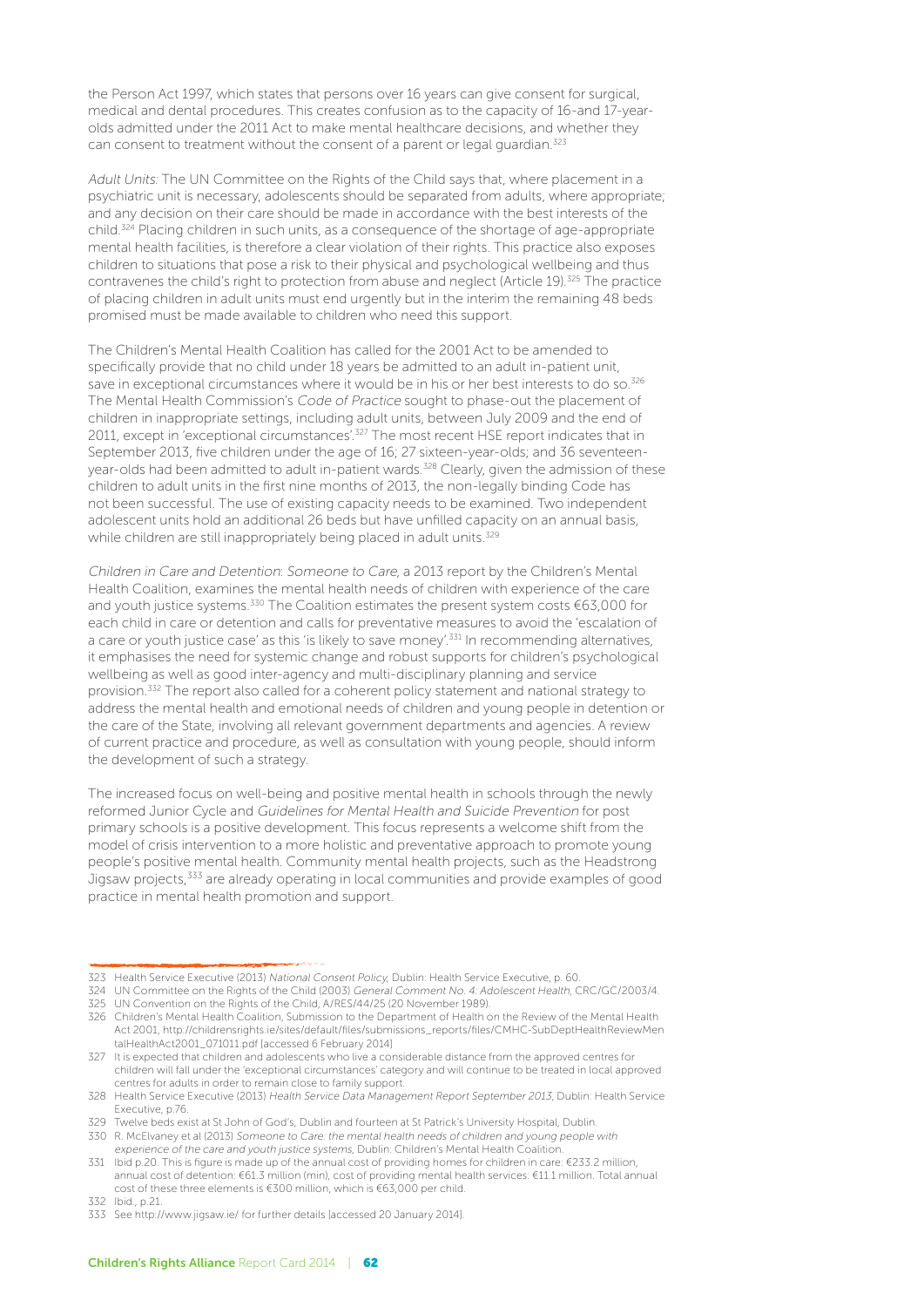#### Immediate Actions for 2014

#### Reverse the €15 million reduction in development funding for mental health services

The €15 million reduction in Mental Health funding in Budget 2014 should be reversed with An allocated sub-head for 'Mental Health' should be introduced under the HSE vote (number annual Child and Adolescent Mental Health Services Report.

#### Ensure all children under 18 years receive ageappropriate and timely mental health services and treatment

Health teams, including the staffing of the promised 150 posts.

#### Put in place a legislative framework to fulfil the rights of children and adolescents with mental health difficulties

in line with the principles and provisions of the UN Convention on the Rights of the Child.<sup>3</sup>

### Develop a National Strategy to address the mental health needs of young people in care and detention

As recommended in the Children in care and detention: Someone to Care report, a review should be undertaken to inform the development of a national strategy to address the mental health needs of young people in care and detention and inform policy and practice in this area.

### Complete recruitment of a specialist therapeutic team for children in special care and detention

The mental health needs of children in care and within the youth justice system are well documented.335 The Assessment, Consultation and Therapeutic Service (ACTS) must ensure that a placement in either a Special Care Unit or a Children Detention School is therapeutic rather than merely containment. The potential of ACTS and CAMHS to work together to meet the needs of all children and young people in the care and youth justice systems should be explored.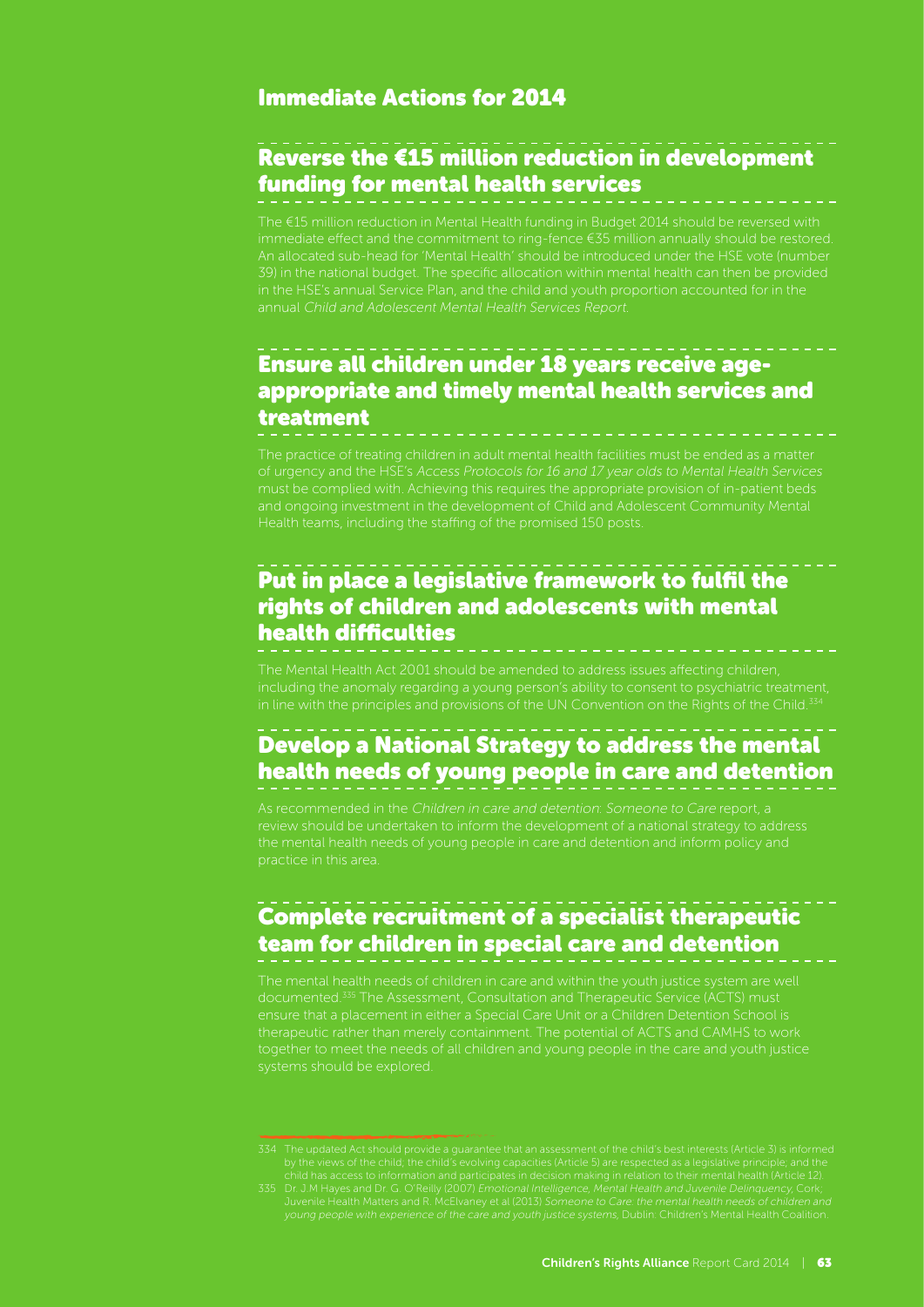#### 3.3 Alcohol and Drugs



#### Government Commitment Progress

The Programme for Government commits to ensuring that every Government department, agency or task force responsible for implementing elements of the National Addiction Strategy will be required to account to the Minister for their budget annually and to demonstrate progress on achieving targets.

Very slow

#### What's happening?

The National Addiction Strategy was not published in 2013. There is no Government policy on tackling alcohol misuse; no Government decision has been made on recommendations of the Steering Group on the alcohol section of the National Substance Misuse Strategy. The Tobacco Free Ireland Report was published in October 2013.

In September 2013, Minister of State at the Department of Health Alex White TD said that the National Addiction Strategy – more commonly referred to as the National Substance Misuse Strategy addressing alcohol and drug use in a single strategy would be presented to Cabinet in October 2013.336 This Strategy is long overdue. In the interim alcohol and drugs policy continue to be addressed in separate documents. The drugs section of the Strategy, an Interim National Drugs Strategy 2009-2016, was published in 2009.<sup>337</sup>

In 2013, allocations attributed to drugs programmes across all Departments and agencies amounted to approximately €241 million in 2013.<sup>338</sup>

Budget 2014 increased excise duty on cigarettes by 10 cent per pack of 20 with a pro-rata increase for other tobacco products. Also announced was an increase in the one-off charge on retailers who wish to register to sell tobacco products. This increase will be in line with the Tobacco Free Ireland policy approved by the Government in July 2013, the legislation for this has yet to be set and the fee has yet to be agreed.<sup>339</sup> In 2013, the Government approved measures to begin the process of introducing standardised cigarette packaging.340 An interdepartmental steering group has been set up to inform the drafting of the heads of a bill to regulate the retail packaging of tobacco products in Ireland.<sup>341</sup> The HSE National Service Plan 2014 has committed to producing an implementation plan for the recommendations contained in the Report on a Tobacco Free Ireland during the course of 2014.<sup>342</sup>

<sup>336</sup> Seán McCárthaigh, 'Cabinet to sign off on delayed alcohol strategy' The Irish Examiner, 20 February 2013.

<sup>337</sup> The 2011 Progress Report can be found at: Department of Health, National Drugs Strategy 2009-16: Implementation of Actions: Progress Report End 2011, http://www.dohc.ie/other\_health\_issues/national\_drugs\_

strategy/NDS2009-2016.pdf?direct=1 [accessed 2 January 2013].

<sup>338</sup> Communication received by the Children's Rights Alliance from the Department of Health on 8 December 2013.

<sup>339</sup> Communication received by the Children's Rights Alliance from the Department of Health on 28 January 2014.

<sup>340</sup> Minister for Health James Reilly TD, Parliamentary Questions, Written Answers, 7 November 2013 [47625/13].

<sup>341</sup> Minister for Health James Reilly TD, Parliamentary Questions, Written Answers, 24 October 2013 [45559/13].

<sup>342</sup> Health Service Executive (2013) National Service Plan 2014, Dublin: Health Service Executive, p. 41.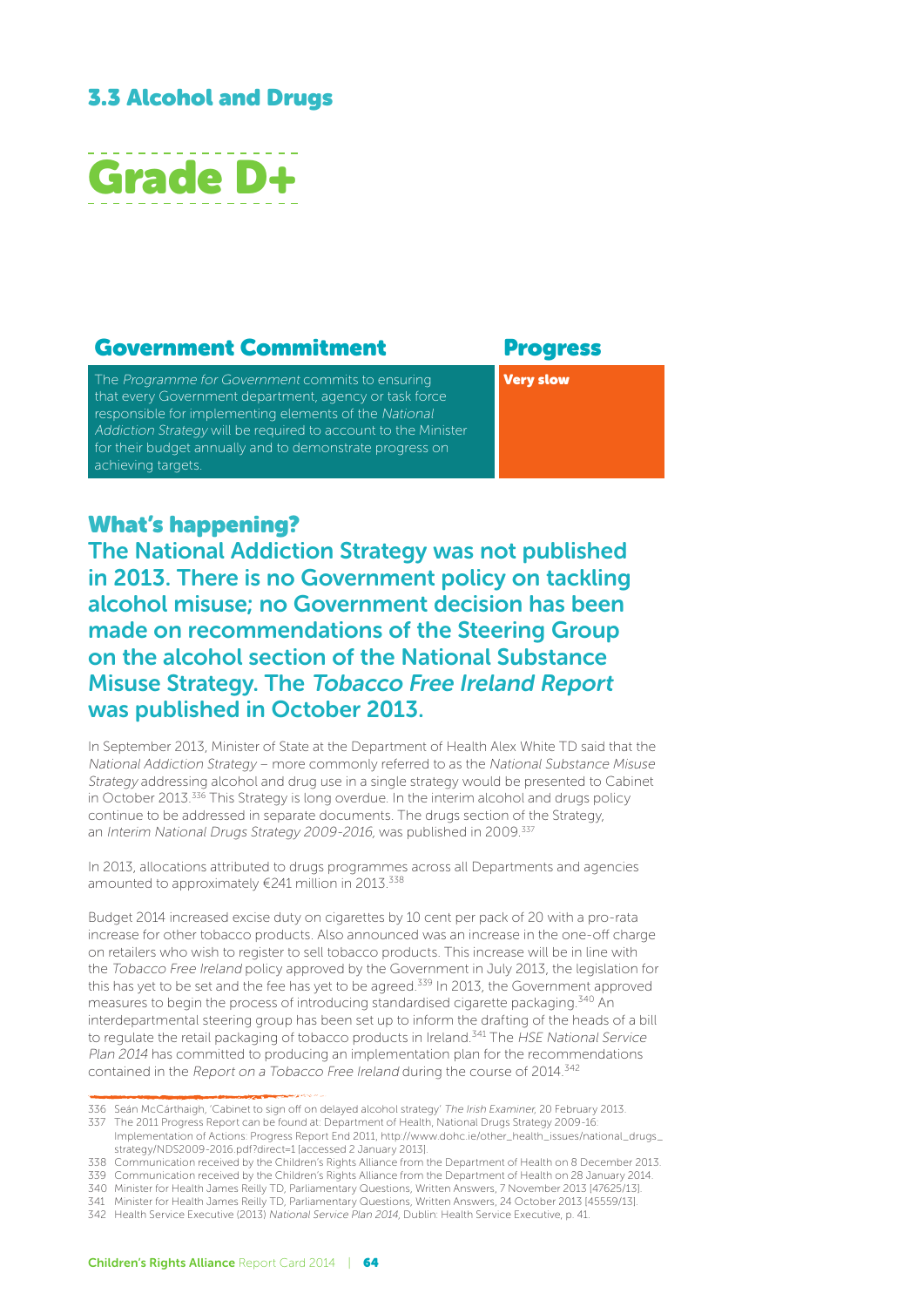Alcohol: A Steering Group was established in 2009<sup>343</sup> to develop proposals on the alcohol section of the National Substance Misuse Strategy.<sup>344</sup> The Group's report was eventually published in February 2012 as the Steering Group Report on a National Substance Misuse Strategy. 345 The Report makes 45 recommendations: 15 of these are in relation to supply control, seven are in relation to prevention, 20 are in relation to treatment and rehabilitation and three are in relation to research; they include proposals on the minimum pricing for alcohol; a ban on all outdoor advertising, and phasing out sponsorship of sports events by 2016. A range of agencies has been assigned primary responsibility for the different recommendations.<sup>346</sup> The HSE National Service Plan 2014 has committed to prioritise and implement the health service related actions contained in the report of the steering group during the course of 2014.<sup>347</sup> A National Coordinating Committee for Drug and Alcohol Task Forces will replace the Drugs Advisory Group from January 2014.<sup>348</sup> The purpose of this body will be to ensure that there is more effective coordination between statutory bodies and the community and voluntary sector in delivering on the objectives of the National Drugs Strategy.<sup>349</sup>

The report also recommended the establishment of a National Coordinating Committee for Drug and Alcohol Task Forces and a review of the national structures under which they operate.

In October 2013, the Cabinet approved a number of measures to be included in a Public Health (Alcohol) Bill, including the limitation of advertising of alcohol on minimum pricing for alcohol and the restricting of outdoor advertising of alcohol.<sup>350</sup> It is reported that the Bill will also increase the powers of Environmental Officers to tackle underage drinking.<sup>351</sup> Work is ongoing on developing a framework for the necessary legislation.<sup>352</sup> A health impact assessment has been commissioned in conjunction with Northern Ireland as part of the process of developing a legislative basis for minimum unit pricing. The health impact assessment will study the impact of different minimum prices on a range of areas such as health, crime and likely economic impact.<sup>353</sup>

In July 2013, the Joint Committee on Transport and Communications published its report Sponsorship of Sports by the Alcohol Drinks Industry. Based on hearing evidence from the medical profession, sporting organisations, the drinks industry and advocacy groups, the Committee stated that it 'does not believe that the link between sponsorship and consumption has been proved" and that "before any prohibition could be contemplated […] other identifiable streams of funding, which could adequately replace that provided by the alcohol drinks industry, would have to be identified.<sup>'354</sup> In October 2013, the Government decided that the existing voluntary code that governs sports sponsorship will be placed on a statutory footing.<sup>355</sup> A working group was set up to examine the regulation of sports sponsorship. The working group is chaired by the Department of the Taoiseach and is comprised of a number of departments. The group held its first meeting in December 2013 and it is due to report back within twelve months.<sup>356</sup>

- 343 Originally the Steering Group was jointly chaired by the Department of Health and Children and the Department of Community, Rural and Gaeltacht Affairs (which later became the Department of Community, Equality and Gaeltacht Affairs) and its membership included representatives from the Departments of Arts, Sport and Tourism, Environment, Heritage and Local Government, Justice and Equality, and Education and Skills. Chairmanship was then taken over by Dr. Tony Holohan.
- 344 The Steering Group's terms of reference include undertaking a review of evidence and best practice, identifying effective policies and actions to tackle alcohol-related harm; and deciding on appropriate structures and frameworks for implementation of the Strategy. Department of Health, Steering Group to develop proposals for a National Substance Misuse Strategy, http://www.dohc.ie/consultations/closed/substance\_misuse\_strategy/ terms.pdf?direct=1 [accessed 22 December 2011].
- 345 Department of Health Steering Group, Report on a National Substance Misuse Strategy, http://healthupdate.gov. ie/wp-content/uploads/2012/02/Steering-Group-Report-on-a-National-Substance-Misuse-Strategy-7-Feb-11. pdf [accessed 5 December 2012].
- 346 Royal College of Physicians of Ireland (2013) RCPI Policy Group on Alcohol: Reducing Alcohol Health Harm, Dublin: RCPI.
- 347 Health Service Executive (2013) National Service Plan 2014, Dublin: Health Service Executive, p.37
- 348 Communication received by the Children's Rights Alliance from the Department of Health on 7 January 2014.
- 349 Communication received by the Children's Rights Alliance from the Department of Health on 7 January 2014. 350 Department of Health and Children, 'Ministers Fitzgerald, Reilly and White announce measures to deal with
- alcohol misuse', 24 October 2013 [press release] http://www.merrionstreet.ie/index.php/2013/10/ministersfitzgerald-reilly-and-white-announce-measures-to-deal-with-alcohol-misuse/.
- 351 Cormac Murphy 'Revealed: How the Government Plans to tackle Alcohol Abuse' The Irish Independent 24 October 2013.
- 352 Minister of State for Primary Care Alex White TD Parliamentary Questions, Written Answers, 12 November 2013 [47870/13].
- 353 Communication received by the Children's Rights Alliance from the Department of Health on 15 January 2014.
- 354 Joint Oireachtas Committee on Transport and Communications, Sponsorship of Sports by the Alcohol Drinks Industry http://www.oireachtas.ie/parliament/media/committees/transportandcommunications/JCTC-Reporton-Sponsorship-of-Sports-by-the-Alcohol-Industry-July-2013.pdf [accessed 12 February 2014].
- 355 'Ministers Fitzgerald, Reilly and White announce measures to deal with alcohol misuse', 24 October 2013 [press release] http://www.merrionstreet.ie/index.php/2013/10/ministers-fitzgerald-reilly-and-white-announcemeasures-to-deal-with-alcohol-misuse/ [accessed 10 February 2014].
- 356 Communication received by the Children's Rights Alliance from the Department of Health Alcohol Control Unit, on 29 January 2014.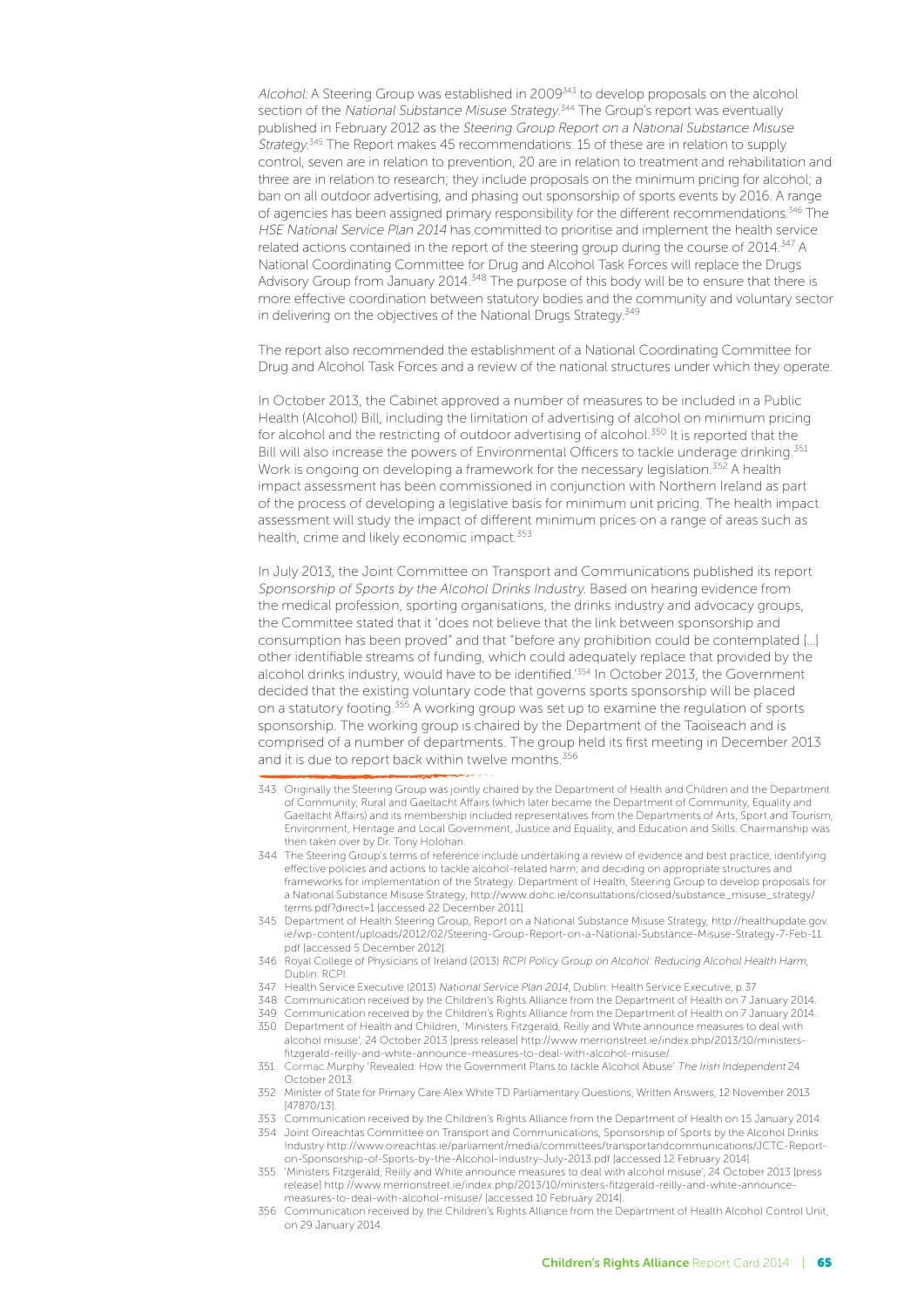Smoking: In May 2012, a number of senators<sup>357</sup> introduced a private member's Bill to provide a ban on the smoking of tobacco in vehicles when any child under 18 years is present. The Department of Health is now working with the Office of the Attorney General to draft the necessary amendments to the Protection of Children's Health from Tobacco Smoke Bill 2012 to provide for the enactment of this legislation.<sup>358</sup>

In October 2013, the report Tobacco Free Ireland was published by the Department of Health.<sup>359</sup> The report sets a target of 2025 to have a tobacco free Ireland or in other words to have a prevalence rate of smokers at less than 5%. There are two key themes in the report: protecting children and the de-normalisation of smoking.360

#### Comment

Alcohol and Drugs gets a **'D+'** grade in Report Card 2014. This slightly improved performance reflects the initial steps taken towards creating a Tobacco Free Ireland and some positive movement in relation to alcohol. However, this has not yet translated into concrete actions that will protect children and young people from the devastating impact of substance misuse. Much more must be achieved to improve the grade in next year's Report Card.

Publication of a National Substance Misuse Strategy, addressing both alcohol and drug misuse, is long overdue. Despite the hundreds of recommendations contained in these reports (the two Reports of the Strategic Taskforce on Alcohol alone – 2002 and 2004 – made 100), and the UN Committee on the Rights of the Child 2006 recommendations,<sup>361</sup> positive policy change has been minimal; and the trend is not changing: two important reports were published in 2012, with little positive policy follow up.<sup>362</sup>

Alcohol: The World Health Organization states that alcohol consumption is now considered to be a significant risk factor for global health.<sup>363</sup> In Ireland, alcohol-related crime and the impact on the health service of alcohol-induced problems cost the Irish taxpayer €3.7 billion annually.<sup>364</sup> Family breakdown, neglect, abuse, financial struggle and stress are just some of the effects that alcohol can have on children's lives.365 The UN Committee on the Rights of the Child recommends the development of a strategy to raise awareness of the problems of children misusing alcohol and to prohibit the advertising of alcohol that targets children.<sup>366</sup>

Marketing shapes children's attitudes to alcohol from a very early age<sup>367</sup>and leads them to start drinking at a younger age, and to drinking more.<sup>368</sup> Of concern is the changing and increased nature of the availability of alcohol marketing, including through social media. Evidence demonstrates that the top three key actions that have a positive effect on alcoholrelated harm are: alcohol pricing; the availability of alcohol; and the marketing of alcoholic beverages.369 The Children's Rights Alliance, alongside the Irish Medical Organisation, has long supported a total ban on alcohol advertising.<sup>370</sup> The Joint Oireachtas Committee on Transport and Communications only examined the issue of alcohol advertising in relation to the sponsorship of sporting events by alcohol companies and not from a health perspective as this was not within its remit. The Committee heard from sporting organisations, representatives from the drinks industry as well as groups who put forward some evidence of a link between alcohol advertising and drinking at an early age - both Alcohol Action Ireland

- 358 Minister for Health James Reilly TD, Parliamentary Questions, Written Answers, 19 June 2013. [29627/13].
- 359 Department of Health and Children (2013) Tobacco Free Ireland, Dublin: DOHC.
- 360 Ibid.
- 361 UN Committee on the Rights of the Child (2006) Concluding Observations: Ireland, CRC/C/IRL/CO/2, paragraph 51.
- 362 Department of Health Steering Group (2012), Report on a National Substance Misuse Strategy, http:// healthupdate.gov.ie/wp-content/uploads/2012/02/Steering-Group-Report-on-a-National-Substance-Misuse-Strategy-7-Feb-11.pdf [accessed 5 December 2012] and Joint Oireachtas Committee on Transport and Communications (2013) Sponsorship of Sports by the Alcohol Drinks Industry
- 363 World Health Organization, WHO Expert Committee on Problems Related to Alcohol Consumption (2007), Second report. WHO technical report series 944. Geneva: World Health Organization, p. 1.
- 364 Health Service Executive (2013) National Service Plan 2014, Dublin: Health Service Executive, p. 2.
- 365 For a detailed analysis of this issue, see: The Children's Society (2010), Swept Under the Carpet: Children Affected by Parental Alcohol Misuse, London: Alcohol Concern.
- 366 UN Committee on the Rights of the Child (2006), Concluding Observations: Ireland, CRC/C/IRL/CO/2, paragraph 49.
- 367 Ann Hope (2009), Get 'em Young: Mapping Young People's Exposure to Alcohol Marketing in Ireland, Dublin: National Youth Council of Ireland.
- 368 Alcohol Action Ireland, Marketing alcohol children under the influence, http://alcoholireland.ie/alcohol-policy/ marketing-alcohol-children-under-the-influence/ [accessed 4 December 2012]. See also Peter Anderson et al (2009), 'Impact of alcohol advertising and media exposure on adolescent alcohol use: a systematic review of longitudinal studies', Alcohol and Alcoholism, 44: pp. 229-43.
- 369 World Health Organisation (2009) Handbook for action to reduce alcohol-related harm, p. 13.
- 370 'IMO supports calls for total ban on alcohol advertising' The Irish Times [online], 9 September 2009, http://www. irishtimes.com/newspaper/health/2009/0915/1224254543757.html [accessed 1 December 2012].

<sup>357</sup> Independent Senators John Crown and Jillian Van Turnhout and Fianna Fáil Senator, Mark Daly.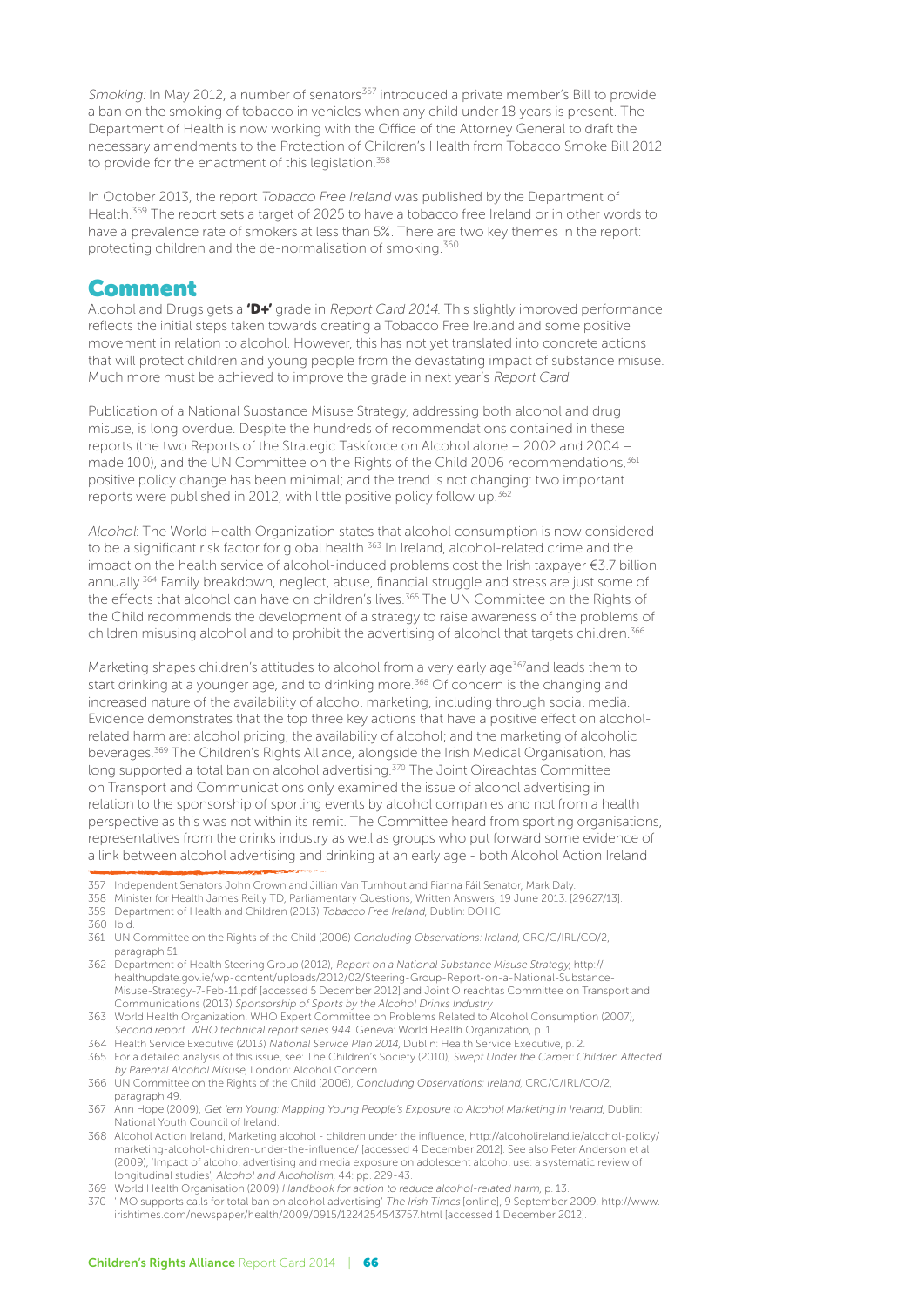and the College of Psychiatrists of Ireland called for an outright ban on alcohol advertising of sporting events.<sup>371</sup> However, the Committee stated that while a ban on alcohol advertising might be a 'very worthwhile aspiration', it was not realistic in the 'current economic climate' as sporting organisations 'would suffer inordinately if legislation for such a prohibition was introduced'. Ultimately, the majority of the Committee members 'held the view that the link between sponsorship and the misuse of alcohol in society had not been established' and believed that a legislative ban was not warranted at this time.<sup>372</sup>

The Children's Rights Alliance welcomes the health impact assessment and the intention of developing a legislative basis for minimum unit pricing. Setting a minimum unit price for alcohol is recognised as being one of the most effective methods of reducing alcohol related harm and is one of the key recommendations contained in the 2012 Steering Group Report on the National Substance Misuse Strategy.<sup>373</sup>

The phenomenon of binge drinking is evident in Irish childhoods.374 Not only does alcohol have an immediate impact on children's health in the form of accidents, public safety and violence, it also affects long-term health development and mental health. The Irish Association of Suicidology lists substance abuse as a risk factor for youth suicide,375 and the UN Committee has expressed concern about the link between substance abuse and Ireland's suicide rate.<sup>376</sup> World Health Organisation 2012 research shows that the adolescent brain is particularly susceptible to alcohol, and the older a young person is before they begin to drink the less likely it is that alcohol-related problems will emerge in adult life.<sup>377</sup>

The 2012 Report of the Independent Child Death Review Group, found that parental alcohol and drugs misuse was a factor in a number of the cases,  $378$  contributing to children being exposed to poor parenting, neglect, abuse and psychological harm.<sup>379</sup> Alcohol in the home was a prevalent issue in one third (37) of the 112 unnatural deaths reviewed, in some cases the children themselves went on to misuse alcohol and drugs.<sup>380</sup> The 2013 HSE Review of Practice and Audit of the Management of Cases of Neglect found that parental alcohol misuse was a factor in 62% of families in the overall sample; and states that 'family dysfunction was often associated to chronic alcohol and drug misuse'.381 In 18.6% of all child care applications contained in the Interim Report of the Child Care Law Reporting Project, the reason for the state seeking an order of the Court was due to parental alcohol or drug misuse.<sup>382</sup> The reforms in service delivery and the establishment of the Child and Family Agency provide an important opportunity to focus on risk factors such as parental substance misuse.383

- 371 Alcohol Action Ireland, 'Submission to the Joint Committee on Transport and Communications on Alcohol Sponsorship of Sports', June 2013, http://alcoholireland.ie/wp-content/uploads/2013/06/Submission-to-the-Joint-Committee-on-Transpotr-and-Communicatios-on-Alcohol-Sponsorship-of-Sports.pdf [accessed 12 February 2014].
- 372 Joint Oireachtas Committee on Transport and Communications, Sponsorship of Sports by the Alcohol Drinks Industry http://www.oireachtas.ie/parliament/media/committees/transportandcommunications/JCTC-Report-on-Sponsorship-of-Sports-by-the-Alcohol-Industry-July-2013.pdf [accessed 12 February 2014]
- 373 Alcohol Action Ireland, http://alcoholireland.ie/campaigns/minimum-pricing/ [accessed 17 January 2014].
- 374 Health Research Board (2012), Alcohol: Public Knowledge, Attitudes and Behaviours, http://www.hrb.ie/uploads/tx\_ hrbpublications/Alcohol\_-\_Public\_Knowledge\_Attitudes\_and\_Behaviours\_Report.pdf [accessed 8 January 2013]; ESPAD, The 2011 ESPAD Report: Substance Use Among Students in 36 European Countries, http://www.espad.org/ Uploads/ESPAD\_reports/2011/The\_2011\_ESPAD\_Report\_FULL\_2012\_10\_29.pdf [accessed 8 January 2013].
- 375 The Irish Association of Suicidology, Risk Factors Youth Suicide, http://www.ias.ie/index.php?option=com\_conten t&view=article&id=38%3Arisk-factors-youth&catid=7&Itemid=18 [accessed 4 December 2012].
- 376 UN Committee on the Rights of the Child (2006) Concluding Observations: Ireland, CRC/C/IRL/CO/2, paragraph 50.
- 377 World Health Organization (2012) Alcohol in the European Union, Consumption, Harm and Policy Approaches, Denmark: WHO Regional Office for Europe, p. 6. See also M. Bellis, et al (2009) Teenage drinking, alcohol availability and pricing: a cross-sectional study of risk and protective factors for alcohol-related harms in school children, BMC Public Health, 9(1), 380.
- 378 Dr. G. Shannon & N. Gibbons (2012) Report of the Independent Child and Death Review: Executive Summary. Dublin: Department of Children and Youth Affairs, p. 6 and p. 23. The report details 196 children who died between the years 2000 and 2010 who were in the care of the state at the time of their death, young adults who were in aftercare and other children who were not in care but were known to the HSE.
- 379 Ibid., pp. 22-23.
- 380 Alcohol Action Ireland called on the Government to produce a report similar to the Hidden Harm Report published in Northern Ireland, which focuses specifically on the needs of children. Health and Social Care Board and Public Health Agency, Hidden Harm Action Plan: Responding to the needs of children born to and living with parental alcohol and drug misuse in Northern Ireland, http://alcoholireland.ie/wp-content/uploads/2011/04/northernireland-hidden-harm-action-plan-public-health-agency-and-the-health-and-social-care-board-october-2009. pdf [accessed 10 February 2014].
- 381 Health Service Executive (2013) Review of Practice and Audit of the Management of Cases of Neglect, Dublin: Health Service Executive.
- 382 Dr C. Coulter Child Care Law Reporting Project Interim Report, Dublin: Child Care Law Reporting Project, p.38 http://www.childlawproject.ie/wp-content/uploads/2013/11/correctedinterimreport.pdf [accessed 18 December 2013].
- 383 An assessment of HSE child care datasets indicate that the primary reason for 14% of children being taken into state care was "a family member abusing drugs/alcohol". Department of Children and Youth Affairs (2012), Statement by Minister Frances Fitzgerald: Early invention and family support services, http://www.dcya.gov.ie/viewdoc. asp?Docid=1820&CatID=12&mn=&StartDate=1+January+20127 [accessed 10 February 2014].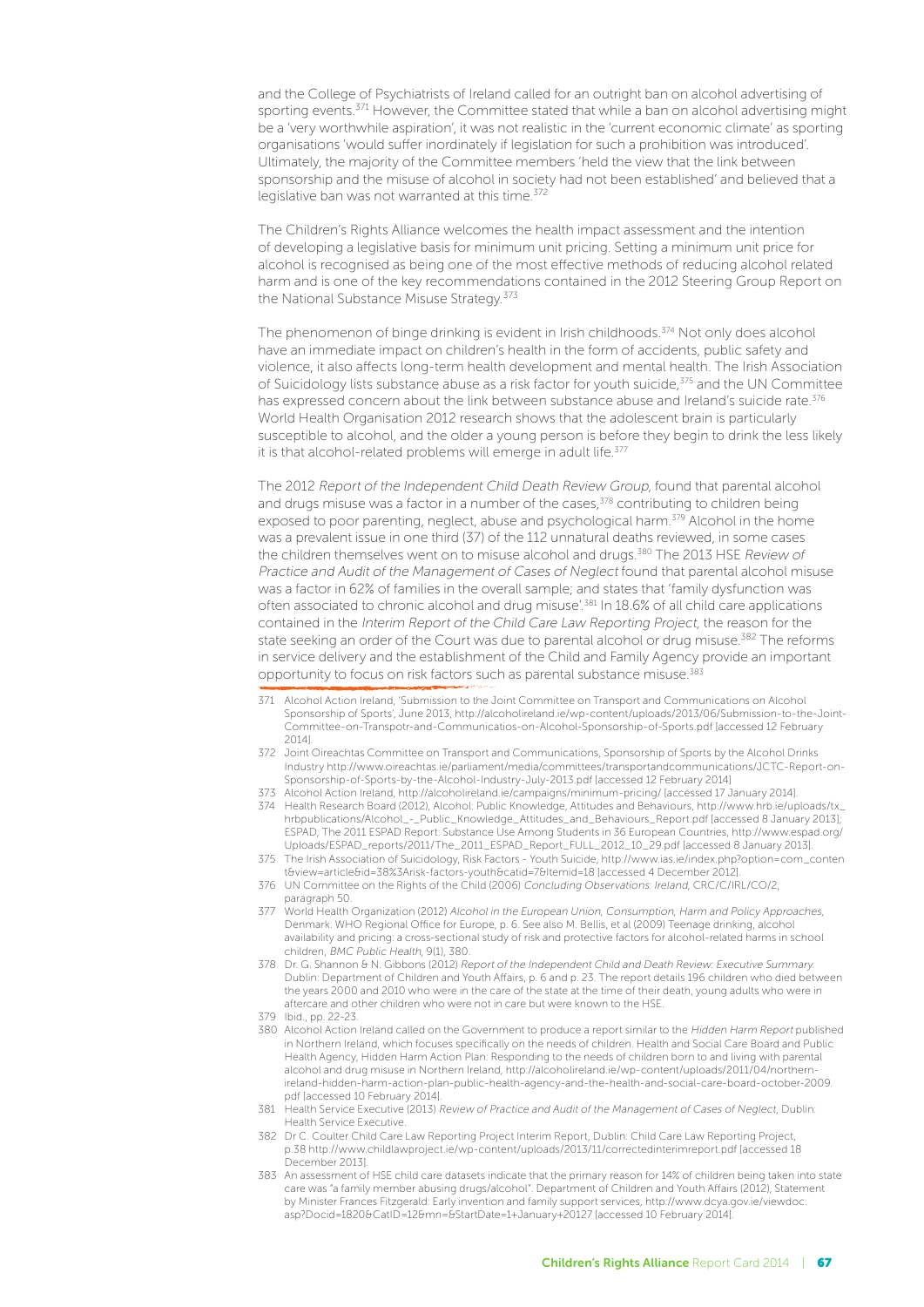Drugs: Recent studies of adolescent drug users have shown that attitudes towards drug taking are becoming more liberal.384 Polydrug use is commonplace and those who drink alcohol and use other drugs place themselves at greater risk.<sup>385</sup> In addition, there is a growing availability of illicit drugs online. This normalisation of drug use is seen within urban and rural society alike,<sup>386</sup> and is attributed to easier access to drugs and a wider range of substances on offer.387 Between 2005 and 2010, there were 2,295 cases of under-18s who used a drug treatment centre for the first time, a more than 50% increase in demand over this five-year period.388 The Citywide Campaign has highlighted the emerging problem of drug dealers and gangs employing teenagers to carry out illegal activities on their behalf, such as dealing drugs and collecting money. In recent years, a number of teenagers have been killed or children have witnessed their parents being killed in suspected gang and/or drug-related violence.<sup>389</sup> This phenomenon is deeply concerning. The UN Convention on the Rights of the Child has affirmed that States must introduce legislative, administrative, social and educational measures to protect children from illicit drug use and to prevent them becoming used in the illicit production and trafficking of such substances (Article 33).

Youth Work: Nine per cent of child respondents to a Department of Children and Youth Affairs' consultation in 2012 stated they were unhappy with the level of anti-social behaviour in their communities, including illicit drug use, misuse of alcohol, smoking and crime.<sup>390</sup> Drug- and alcohol-free spaces for young people to socialise in locally can provide structured or informal support, from preventive measures, brief interventions and referrals to other services, as appropriate.<sup>391</sup> Funding in this area is hard to decipher; Budget 2014 allocated an extra €1 million to youth programmes but at the same time reductions of €2million were made across various other youth programmes.<sup>392</sup> In December 2013, the Minister for Children and Youth Affairs, Frances Fitzgerald TD, announced the allocation of €1.5 million in capital funding for the provision of  $30$  new Youth Cafes.<sup>393</sup> The severe budget cuts to the youth work sector must be examined to fully understand their impact.

Smoking: The Report on a Tobacco Free Ireland highlighted that almost all smokers start smoking regularly before they are 18.<sup>394</sup> Of concern is that fact that 12% of children report that they smoke.<sup>395</sup> Research has shown that nicotine is a highly addictive substance and children can become addicted within weeks of experimenting with tobacco.396 Half of all smokers who start smoking as children die prematurely from a smoking related disease.<sup>397</sup> Between €1 and €2 billion of the annual health budget is spent on treating tobacco related disease.398 The effects on passive smoking on children are well documented, and the Protection of Children's Health from Tobacco Smoke Bill 2012 is welcome.<sup>399</sup> The initial steps taken to introduce a Tobacco Free Ireland are also a positive development.

<sup>384</sup> Marie Claire van Hout (2009), Drug and alcohol use among rural Irish adolescents: a brief exploratory study, Drugs and Alcohol Today, 9 (1). pp. 20-26.

<sup>385</sup> Polydrug use is the consumption of a number of different substances at the same time. These substances can include alcohol, cannabis, cocaine, heroin, methadone, 'legal highs' and prescription drugs.

<sup>386</sup> Marie Claire van Hout (2009), Youth alcohol and drug use in rural Ireland: parents' views, Rural and Remote Health, 9: 1171.

<sup>387</sup> CityWide Drugs Crisis Campaign (2012), The Drugs Crisis in Ireland: A New Agenda for Action, http://www. citywide.ie/download/pdf/the\_drugs\_crisis\_in\_ireland\_a\_new\_agenda\_for\_action.pdf, p. 12 [accessed 10 February 2014].

<sup>388</sup> K. Murphy et al (2013) Substance use in young persons in Ireland: a systematic review in Addictive Behaviors vol. 38 pp. 2392-2401.

<sup>389</sup> Conor Lally, 'Gardaí identify two men linked to murder of Tallaght teenager', The Irish Times [online], 10 February 2012, http://www.irishtimes.com/newspaper/ireland/2012/0210/1224311576260.html [accessed 2 January 2013]; 'Gardaí to speak to child who saw father shot dead in Dublin', RTE News [online], 26 September 2012, http:// www.rte.ie/news/2012/0925/declan-oreilly-dublin.html [accessed 3 January 2013].

<sup>390</sup> Department of Children and Youth Affairs' (2012) Life as a child and young person in Ireland: Report of a National Consultation, Dublin: Government Publications.

<sup>391</sup> Youth Cafés are only effective in this regard if they provide tailored services; simply being there and being open late is not, on its own, sufficient to address adolescent substance misuse. T. Byrne et al (2006), Free Time and Leisure Needs of Young People living in Disadvantaged Communities, Dublin: Children's Research Centre, Trinity College, p. 61.

<sup>392</sup> Department of Public Expenditure and Reform (2013), Expenditure Report 2014: October 2013, Dublin: the Stationery Office, p.55.

<sup>393</sup> Department of Children and Youth Affairs, 'Minister Fitzgerald announces €1.3 million in Capital Funding for 30 new Youth Cafés' [Press release] http://www.dcya.gov.ie/viewdoc.asp?DocID=3051 [accessed 16 December 2013].

<sup>394</sup> Department of Health and Children (2013), Tobacco Free Ireland, Dublin: Department of Health and Children, p.53.

<sup>395</sup> C. Kelly, A. Gavin, M. Molcho and S. Nic Gabhainn (February 2012) The Irish Health Behaviour in School-aged Children Study 2010 Health Promotion Research Centre, National University of Ireland, Galway.

<sup>396</sup> Department of Health and Children (2013), Tobacco Free Ireland, Dublin: Department of Health and Children, p.53.

<sup>397</sup> Ibid.

<sup>398</sup> Health Service Executive (2013) National Service Plan 2014, Dublin: Health Service Executive, p. 2.

<sup>399</sup> Protection of Children's Health from Tobacco Smoke Bill 2012, Second Stage, Seanad Debate, 9 May 2012, Vol. 215 No. 5.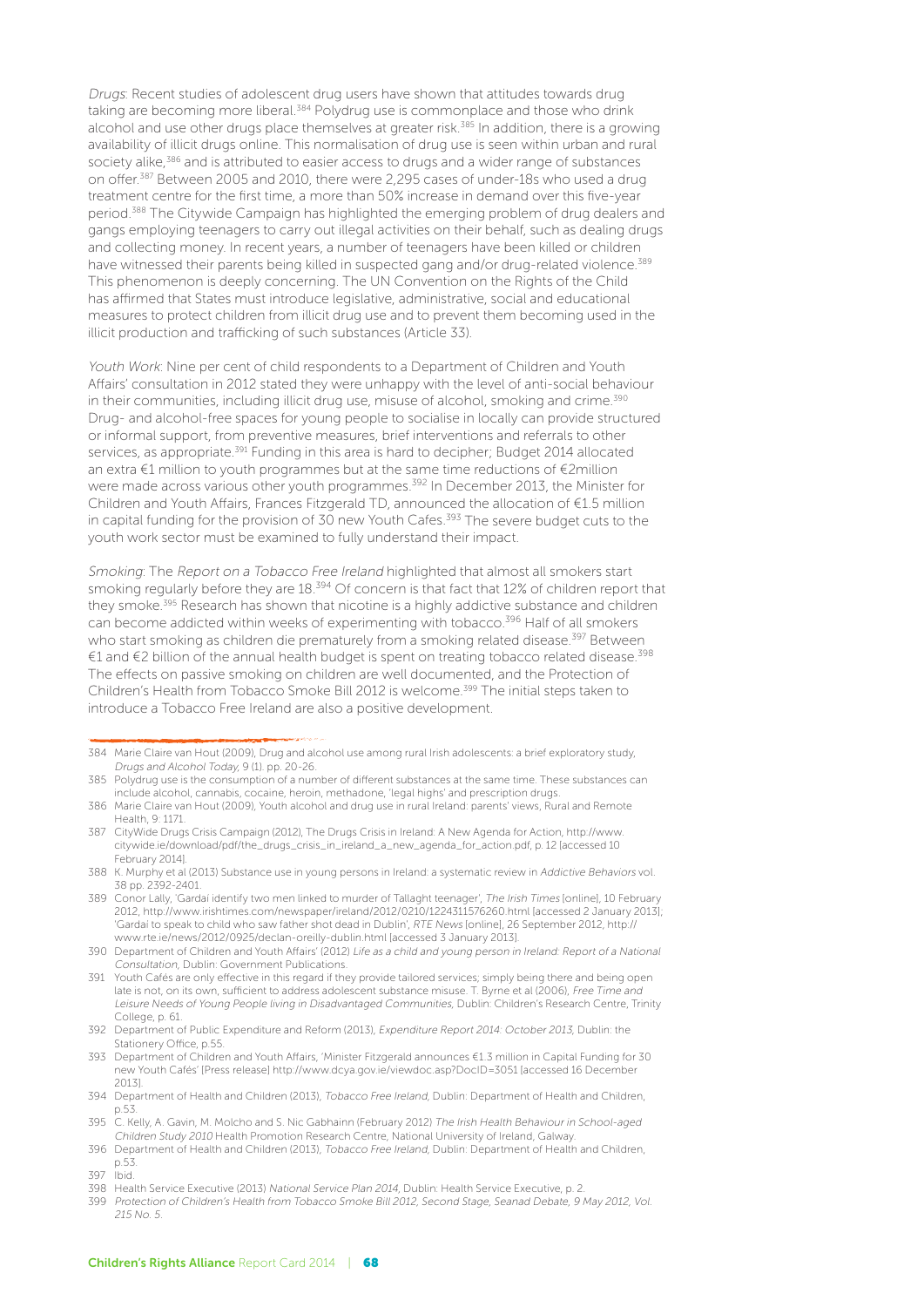#### Immediate Actions for 2014

#### Urgently adopt a national strategy to tackle alcohol misuse and ensure it is coherent with the Interim National Drugs Strategy 2009-2016

There should be a clear focus on the impact of alcohol and drugs on children, including reducing children's access to alcohol and drugs; curbing the widespread availability of cheap alcohol;400 restricting the promotion of alcohol; raising awareness of the children. The Strategy must be accompanied by a clear plan, with targets, timeframes and accountability structures.

#### The working group set up to look at the regulation of sports sponsorship should revisit the proposal to introduce a legislative ban to protect children from alcohol marketing in line with the National Substance Misuse Strategy

#### Sustain investment in alcohol and drug free space for young people

# Protect children from smoking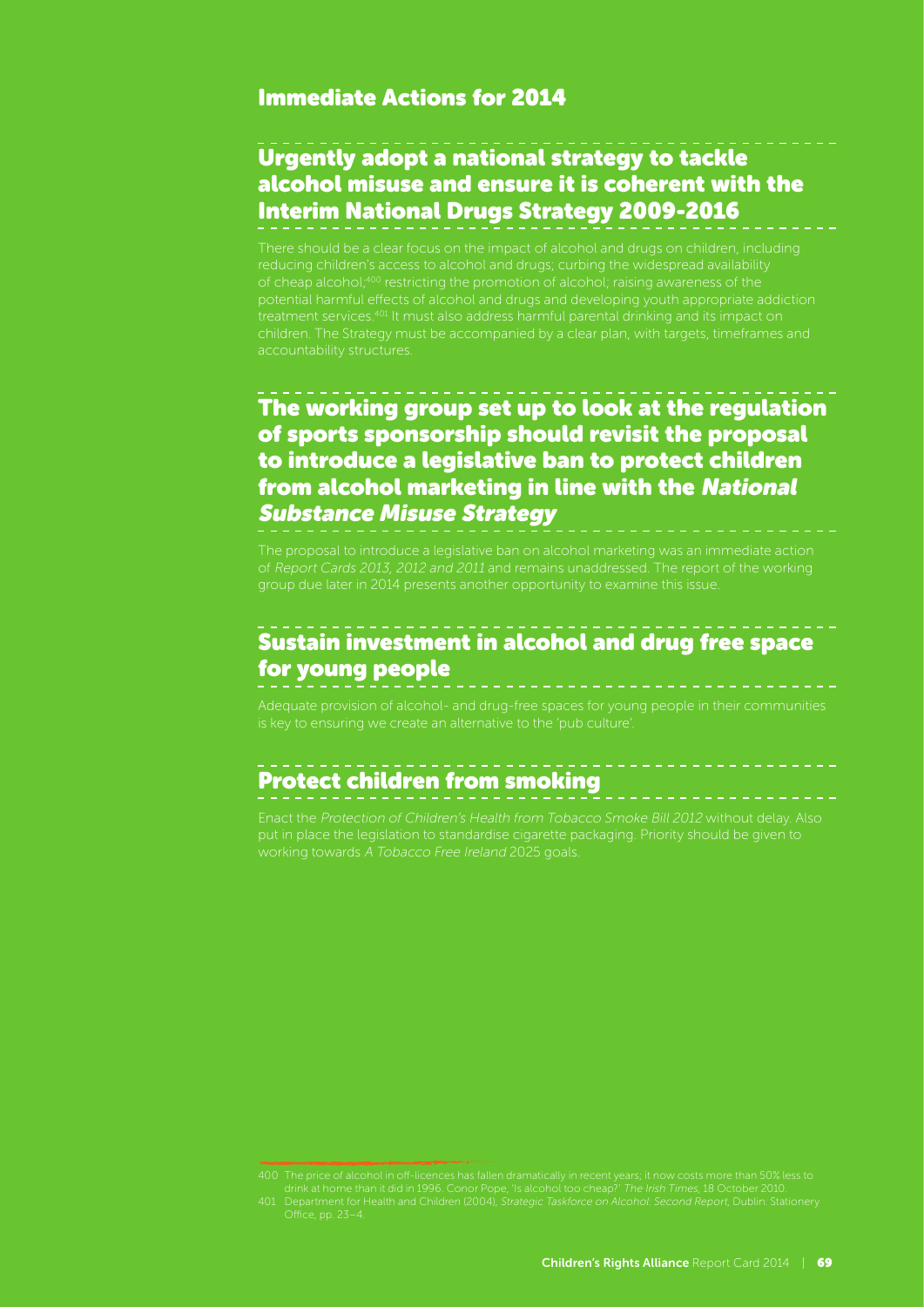#### 3.4 Children's Hospital



#### Government Commitment Progress

The Programme for Government commits that the National Children's Hospital will be built.

Further delayed

What's happening?

#### Governance of the National Children's Hospital has been reorganised. The Government aims to secure planning by December 2014. Meanwhile, children are being treated in below-standard facilities.

The new National Children's Hospital is intended to be the core component of an integrated healthcare system, by amalgamating acute paediatric services in Dublin into a single hospital, located alongside a leading adult teaching hospital. An independent review of the project to build the National Children's Hospital on the site of the Mater Hospital, Dublin, commissioned by the Minister for Health, James Reilly TD, in May 2011, found in favour of this site. However, in February 2012, An Bord Pleanála turned down planning permission by reason of its height and scale. In November 2012, St. James's Hospital was announced as the new site location.

From January to August 2013, a transitional board of officials from the Department of Health and the HSE was responsible for steering the children's hospital project. The Board established a shared services group to identify the facilities that can be shared between the new children's hospital and the adult hospital; published a contract notice for the procurement of a new design team; commenced pre-application planning discussions and began a review of the configuration of satellite urgent care centres, which is central to finalising the scale of the new facilities required at the St. James's campus and informing the design.<sup>402</sup>

In August 2013, the Minister for Health, James Reilly TD, announced the establishment of two new Boards: the Children's Hospital Group Board and the National Paediatric Hospital Development Board. The Group Board is the end-user and client for the building project and will oversee the operational integration of the three hospitals in advance of the move to the new hospital.403 The Development Board is responsible for the design, planning, building and equipping of the new children's hospital, in other words the "building board".

Dr. Jim Browne was appointed as Chair of the Children's Hospital Group Board. He, along with nine board members,<sup>404</sup> will be responsible for overseeing the operational integration of the three hospitals – Our Lady's Children's Hospital Crumlin, Children's University Hospital

<sup>402</sup> Department of Health, 'Minister Reilly announces children's hospital board appointments', 2 August 2013 [press release], http://www.dohc.ie/press/releases/2013/20130802.html [accessed 18 September 2013].

<sup>403</sup> It will also deal with any matters relating to the operational transfer to the new hospital in due course, and to philanthropy.

<sup>404</sup> Members of the Board are: Dr. Jim Browne (Chairman), Mr. John Hennessy (representing the Chair of Our Lady's Hospital in Crumlin), Mr. Michael Scanlan (Chair, Tallaght Hospital Board), Mr. Sean Sheehan (Chair of the Board of the Children's University Hospital), Dr. Jim Shmerling (CEO Children's Hospital Colorado), Ms Catherine Guy (Partner, Byrne, Wallace Solicitors), Ms. Caithriona Redmond (General Manager, Microsoft Ireland), Dr. John Jenkins CBE (Queen's University & retired paediatrician), Ms. Nicola Byrne (Founder and CEO 11890 and Stenics Media) and Ms. Marian Quinn (CEO of Childhood Development Initiative, Tallaght). Department of Health, 'Minister Reilly announces children's hospital board appointments' 2 August 2013 [press release], http://www. dohc.ie/press/releases/2013/20130802.html [accessed 18 September 2013].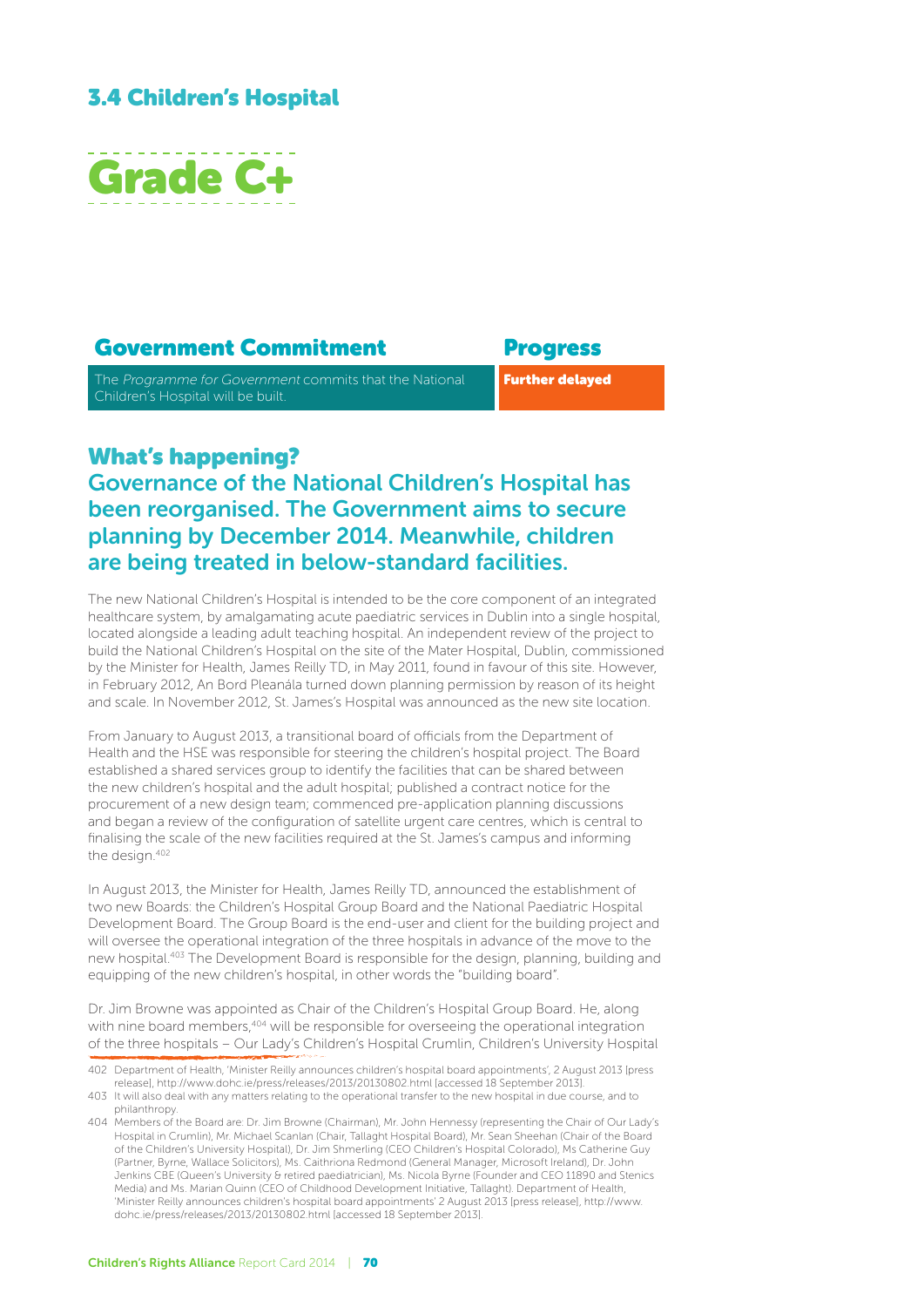Temple Street and the paediatric service at Tallaght Hospital – in advance of the move to the new children's hospital. The Group Board will also play a key role in ensuring that the hospital is optimally designed and completed as quickly as possible. In September 2013, Eilísh Hardiman was appointed as CEO of the Children's Hospital Group and will work with the Board and the hospitals in delivering these priorities.

The National Paediatric Hospital Development Board will be restructured through legislation to reflect its sole focus on the building project. In advance of this re-structuring, in August 2013, the Minister appointed a Board of 12 members, chaired by Tom Costello.<sup>405</sup> This restructuring reflects a change in approach towards the development of the hospital.<sup>406</sup> The design team, due to be appointed in October 2013, will now be selected in spring 2014, which is expected to create a delay in the planning application and process. A Programme Director for the project was appointed in November 2013.407 However, the Department of Health has stated that the delay can be recouped at the tender stage. It is expected that construction will begin in spring 2015 and that the hospital will begin service in 2018.408

The Government's Capital Development Plan pledges funding (though it does not state how much) for the development of the new National Children's Hospital.<sup>409</sup> The cost of this largescale project will be generated from an upfront payment of €200 million arising from the sale of the National Lottery, complemented by Exchequer funding from the capital budget. The Minister for Health, James Reilly TD, had indicated that the hospital will cost an additional sum of between €120 million and €140 million,<sup>410</sup> with a final figure of €478 million as a 'tight' estimate.<sup>411</sup> A new figure of up to €600 million was mooted in 2013.<sup>412</sup> Approximately €39 million was spent on preparing to develop the children's hospital at the Mater Hospital. Of that, €13 million can be reused on the St. James's Hospital site but €26 million will not be recovered.413

In May 2013, the Minister for Health, James Reilly TD, announced plans to move the National Maternity Hospital from Holles Street to the St. Vincent's University Hospital Campus at Elm Park.414 This came on foot of a recommendation made in the Independent Review of Maternity and Gynaecology Services in the Greater Dublin Area Report that Dublin maternity hospitals should be located alongside adult acute services.415 The Government has approved €150 million for the project; however the final cost is not yet known. Accommodation at the new hospital will include a High Dependency Unit (HDU), a Neo-Natal Intensive Care Unit (NICU) and a Special Care Baby Unit (SCBU). Ante- and post-natal care will be provided in mostly single, en-suite rooms. Birthing accommodation will include operating theatres, birthing rooms (including for multiple births) and a midwife-led birthing unit.<sup>416</sup>

<sup>405</sup> This Board replaces the interim Board, which included officials from the Department of Health and the HSE who are now stepping down as planned to make way for these new appointments. The Board members are: Mr. Tom Costello (Chairman), Mr. Tim Bouchier Hayes (Partner, McCann Fitzgerald), Ms. Anne Butler (Chartered Engineer), Mr. John Cole CBE (architect), Professor Ian Hann (Professor of Paediatric Haematology and Oncology and Associate Medical Director of Great Ormond St Children's Hospital), Mr. Karl Kent (architect), Mr. John Martin (Planner), Ms. Regina Moran (CEO Fujitsu Ireland), Mr. Paul Quinn (Department of Public Expenditure and Reform), Ms. Marguerite Sayers (ESB), Mr. Ian Carter (HSE National Director of Acute Hospitals), Mr. Brian Fitzgerald (CEO, St. James's Hospital).

<sup>406</sup> Christina Finn, 'Delay in Appointing national Children's Hospital Design team but Construction Begins in 2015', The Journal 28 November 2013, http://www.thejournal.ie/national-childrens-hospital-board-1197144-Nov2013/ [accessed 16 December 2013].

<sup>407</sup> Minister welcomes selection of programme director for the new children's hospital project, [press release] 28 November 2013, http://healthupdate.gov.ie/news-room/new-children%E2%80%99s-hospital.html [accessed 16 December 2013].

<sup>408</sup> Christina Finn, 'Delay in Appointing national Children's Hospital Design team but Construction Begins in 2015', The Journal, 28 November 2013, http://www.thejournal.ie/national-childrens-hospital-board-1197144-Nov2013/ [accessed 16 December 2013].

<sup>409</sup> Department of Public Expenditure and Reform (2011), Infrastructure and Capital Development 2012-2016: Medium Term Exchequer Framework, Dublin: Stationery Office.

<sup>410</sup> Martin Wall, 'New children's hospital not to open in Coalition's lifetime, says Minister', Irish Times, 6 November 2012.

<sup>411</sup> Paul Cullen, 'Reilly declines to say how much new hospital will cost', Irish Times, 7 November 2012.

<sup>412</sup> Paul Cullen, 'Children's hospital delayed until at least 2019' The Irish Times, 16 May 2013.

<sup>413</sup> Martin Wall, 'Planning risks a major factor in choice of St. James's for hospital' Irish Times, 7 November 2012. 414 Department of Health, 'Minister for Health Announces Relocation of the National Maternity Hospital' [press release] 27 May 2013, Dublin: Department of Health, http://www.dohc.ie/press/releases/2013/20130527.html [accessed 17 January 2014].

<sup>415</sup> KPMG (2008) Independent Review of Maternity and Gynaecology Services in the Greater Dublin Area Report, Dublin: KPMG.

<sup>416</sup> Department of Health, Minister for Health Announces Relocation of the National Maternity Hospital, Holles Street, Dublin, [press release] 27 May 2013 http://www.dohc.ie/press/releases/2013/20130527.html [accessed 17 January 2014].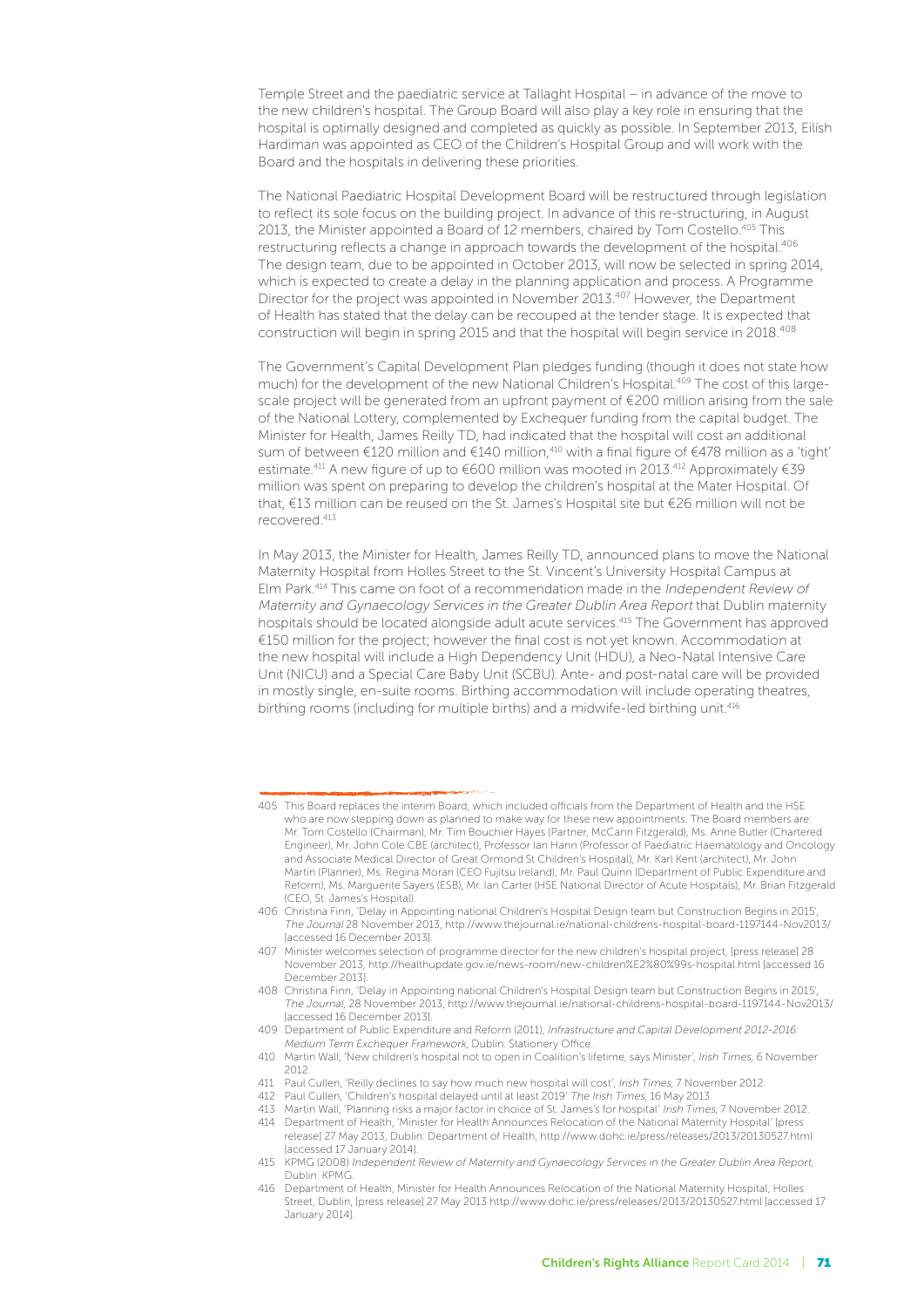#### Comment

Children's Hospital gets a 'C+' grade in Report Card 2014, a rise from last year's 'D' grade. This performance on the Programme for Government commitment reflects the establishment of the Children's Hospital Group Board and the National Paediatric Hospital Development Board as well as the announcement and committed funding for a new national maternity hospital. However, continued delays in the delivery of the National Children's Hospital with further delays in obtaining planning permission and in the appointment of the design team are regrettable.

The UN Convention on the Rights of the Child must underpin all work undertaken in the field of children's health. This is not limited to the achievement of the 'highest attainable standard of health' but crucially to 'facilities for the treatment of illness and rehabilitation of health' (Article 24), as well as all other aspects of a child's life in the hospital setting, including the right of the child to participate in matters relating to them (Article 12); the best interests of the child (Article 3); the child's right not to be separated from his/her parents (Article 9); the child's right to rest, leisure, play and recreational activities (Article 31); and the right to education (Article 28).417 The UN Committee on the Rights of the Child has said that, in the event of hospitalisation, the child should be given the maximum possible opportunity to enjoy all his or her rights as recognised under the Convention, including the rights to education and to access recreational activities.<sup>418</sup> These rights are far from being realised in healthcare settings at present.

The speed at which the hospital project is progressing is unacceptable. A new, single national children's hospital was recommended in a 2006 report;<sup>419</sup> since then its location has been subject to ongoing debate and review. The change of site in 2012 delayed the process by at least twoand-a-half years and incurred a cost of €26 million.420 The current completion date is estimated at 2018, 12 years after the initial recommendation.<sup>421</sup> Meanwhile, the two main children's hospitals in Ireland (Our Lady's Hospital for Sick Children in Crumlin, Dublin and the Children's University Hospital, Temple Street, Dublin) struggle to provide quality care in facilities that fall well below today's standards and are in poor structural condition.422 As an immediate measure, investment must be made to these existing hospitals to ensure they can still provide the necessary level of care to sick children, many of whom spend significant periods of their childhoods in hospital.

Hospital Design and Experience: The design of the new children's hospital must have the best interests of the child as its underpinning principle. There was extensive consultation with children and families in the designing of the Mater site.<sup>423</sup> It is vital that ongoing consultation is undertaken in relation to the new St. James's Hospital site to ensure that the new location is world-class, innovative and child-centred in design. All aspects of the hospital – from the basic design, to medical procedures and day-to-day practice and running of the hospital – must centre upon the needs of the child, and must ensure that, for a child, their environment will never cause distress or fear; instead, it should facilitate calm and a sense of homeliness, and be accessible and navigable for all children. The hospital must facilitate parents and children to stay together, especially when children are very ill. It is important, too, that hospital services and design are sympathetic to the changing needs of children as they grow older; for example, teenagers' desire for privacy should be recognised and respected.

Age Issues: The National Children's Hospital should provide facilities and treatment for all children up to 18 years,<sup>424</sup> consistent with the definition of a child under the UN Convention on the Rights of the Child<sup>425</sup> and with the provisions in legislation affecting children such as the Child Care Act, 1991 and the Children Act, 2001. Children's hospitals currently impose a cut-off age of 16 years, with some flexibility for those already in the system. The new children's hospital provides an opportunity to address the well-documented gap in adolescent health services in existing children's hospitals.

- 417 UN Convention on the Rights of the Child, A/RES/44/25 (20 November 1989).
- 418 UN Committee on the Rights of the Child (2003), General comment No. 4: Adolescent Health, CRC/GC/2003/4. 419 See The New National Children's Hospital, Children's Health First McKinsey Report (2006), http:www. newchildrenshospital.ie, [accessed 12 February 2014]
- 420 Paul Cullen, 'Reilly declines to say how much new hospital will cost', Irish Times, 7 November 2012.
- 421 Frank McDonald, 'Massive project will not be completed before 2018' Irish Times, 7 November 2012.

<sup>422</sup> Department of Public Expenditure and Reform (2011) Infrastructure and Capital Development 2012-2016: Medium Term Exchequer Framework, Dublin: Stationery Office.

<sup>423</sup> Consultations were undertaken in 2009 in relation to the design and experience of the new National Children's Hospital. For further details see: Ireland's New Children's Hospital, 'Children's Consultation', http://www. newchildrenshospital.ie/index.cfm/page/\_for\_parents [accessed 6 January 2012].

<sup>424</sup> Beyond this, some flexibility is required in the case of certain young people over 18 years, for example those with intellectual disabilities.

<sup>425</sup> Article 1 of the UN Convention on the Rights of the Child states that "a child means every human being below the age of 18 years unless under the law applicable to the child, majority is attained earlier'